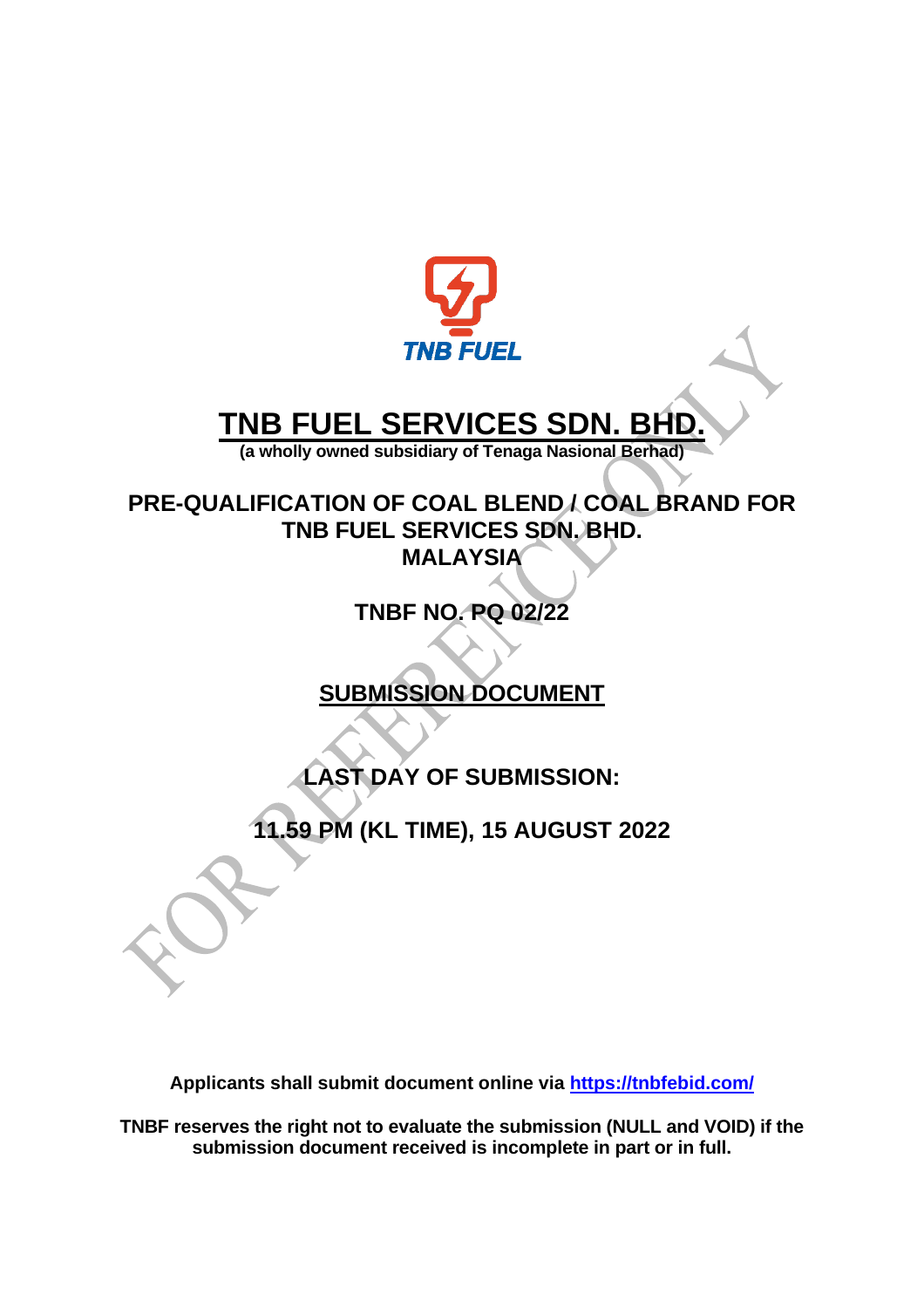## **DOCUMENTS TO BE SUBMITTED**

- 1. SCHEDULE A COAL QUALITY DATA
- 2. SCHEDULE B APPLICANT'S AND CONTRACTING PARTY DETAILS
- 3. SCHEDULE C MINE PROFILE
- 4. SCHEDULE D LOADING PORT DETAILS
- 5. SCHEDULE E ADDITIONAL INFORMATION (FOR INTERNATIONAL TRADERS ONLY)
- 6. SCHEDULE F CHECKLIST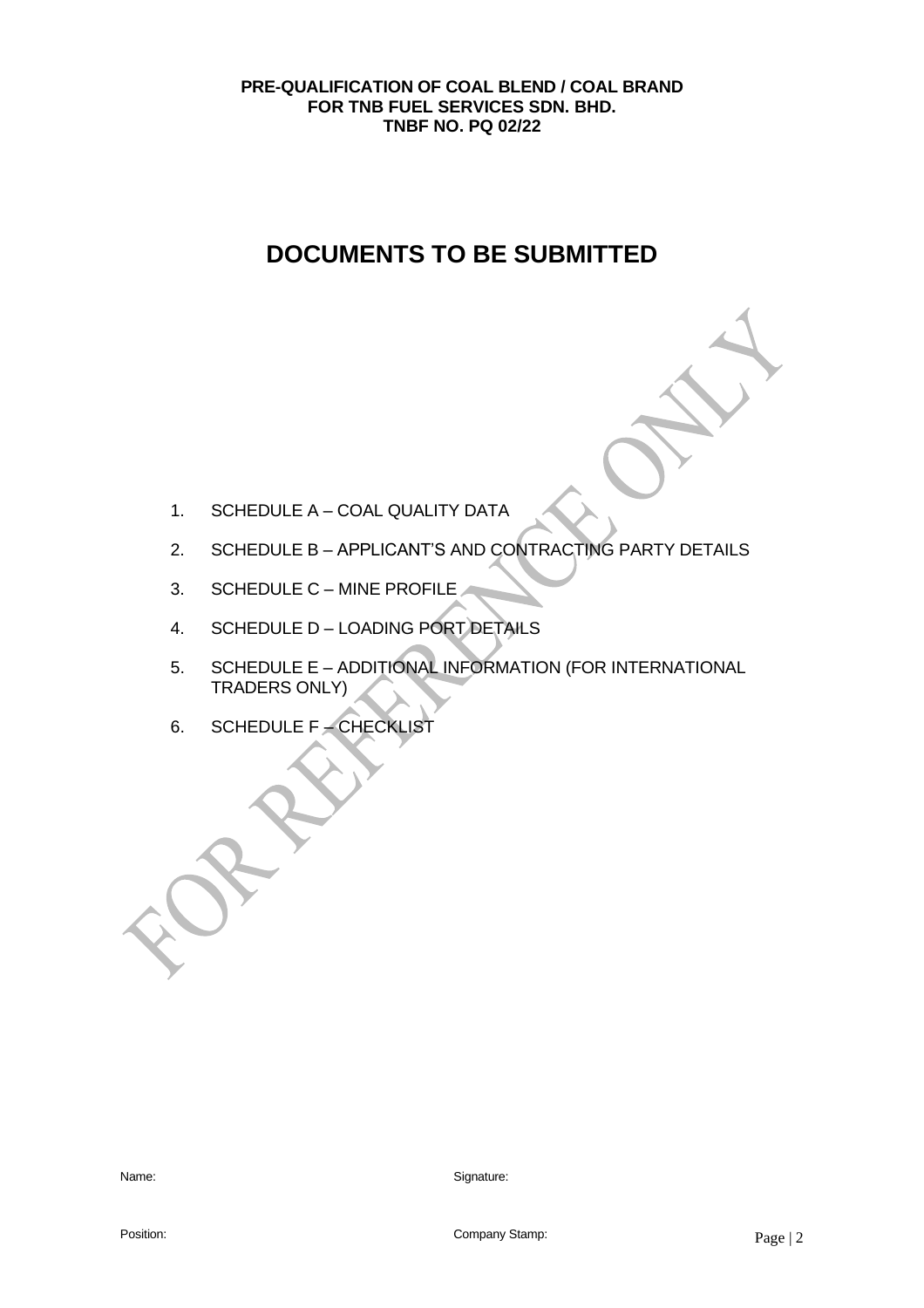## **SCHEDULE A – COAL QUALITY DATA**

#### **COAL BLEND / COAL BRAND NAME: \_\_\_\_\_\_\_\_\_\_\_\_\_\_\_\_\_\_\_\_\_\_\_\_\_\_\_\_\_\_\_\_\_\_\_\_\_\_\_\_\_\_**

**LOAD PORT: \_\_\_\_\_\_\_\_\_\_\_\_\_\_\_\_\_\_\_\_\_\_\_\_\_\_\_\_\_ MINE NAME/S: \_\_\_\_\_\_\_\_\_\_\_\_\_\_\_\_\_\_\_**

| <b>REJECTION LIMIT PARAMETER</b>        | <b>UNITS</b> | <b>BASIS</b>   | <b>PROPERTY</b> | <b>VALUE</b> |
|-----------------------------------------|--------------|----------------|-----------------|--------------|
| Calorific Value (Gross Calorific Value) | Kcal/kg      | AR.            | Min             |              |
| <b>Total Moisture</b>                   | %            | <b>AR</b>      | Max             |              |
| Ash                                     | %            | <b>AR</b>      | Max             |              |
| <b>Total Sulphur</b>                    | %            | <b>AR</b>      | <b>Max</b>      |              |
| <b>Volatile Matter</b>                  | %            | AR             | Min             |              |
| <b>Volatile Matter</b>                  | %            | <b>ADB</b>     | Min             |              |
| <b>Fuel Ratio</b>                       | -            | -              | <b>Max</b>      |              |
| <b>HGI</b>                              |              | -              | Min             |              |
| <b>AFT Initial Deformation</b>          | $^{\circ}$ C | Red Atm        | Min             |              |
| Sizing (>50 mm)                         | %            | AR             | Max             |              |
| Sizing (<3 mm)                          | %            | AR             | Max             |              |
| Sizing $(< 2$ mm)                       | %            | AR <sup></sup> | Max             |              |

| <b>PROPERTY (As Received Basis)</b> | <b>UNITS</b> | <b>BASIS</b> | <b>TYPICAL</b> | <b>MIN</b> | <b>MAX</b> |
|-------------------------------------|--------------|--------------|----------------|------------|------------|
| <b>Calorific Value</b>              | Kcal/kg      | <b>AR</b>    |                |            |            |
| <b>Total Moisture</b>               | %            | AR           |                |            |            |
| <b>Surface Moisture</b>             | %            | AR           |                |            |            |
| Ash                                 | %            | AR           |                |            |            |
| <b>Volatile Matter</b>              | %            | <b>AR</b>    |                |            |            |
| <b>Total Sulphur</b>                | %            | <b>AR</b>    |                |            |            |
| Sodium in Ash                       | %            | <b>AR</b>    |                |            |            |
| <b>Fuel Ratio</b>                   |              |              |                |            |            |

| <b>PROXIMATE ANALYSIS (Air Dried Basis)</b> | <b>UNITS</b> | <b>BASIS</b> | <b>TYPICAL</b> | <b>MIN</b> | <b>MAX</b> |
|---------------------------------------------|--------------|--------------|----------------|------------|------------|
| <b>Calorific Value</b>                      | Kcal/kg      | <b>ADB</b>   |                |            |            |
| Moisture                                    | %            | <b>ADB</b>   |                |            |            |
| Ash                                         | $\%$         | <b>ADB</b>   |                |            |            |
| <b>Volatile Matter</b>                      | $\%$         | <b>ADB</b>   |                |            |            |
| <b>Fixed Carbon</b>                         | $\%$         | <b>ADB</b>   |                |            |            |
| <b>Total Sulphur</b>                        | $\%$         | <b>ADB</b>   |                |            |            |

| <b>ULTIMATE ANALYSIS (Dry Ash Free)</b> | <b>UNITS</b> | <b>BASIS</b> | <b>TYPICAL</b> | <b>MIN</b> | <b>MAX</b> |
|-----------------------------------------|--------------|--------------|----------------|------------|------------|
| Carbon                                  | %            | <b>DAF</b>   |                |            |            |
| Hydrogen                                | %            | <b>DAF</b>   |                |            |            |
| Nitrogen                                | $\%$         | <b>DAF</b>   |                |            |            |
| Sulphur                                 | $\%$         | <b>DAF</b>   |                |            |            |
| Oxygen                                  | %            | <b>DAF</b>   |                |            |            |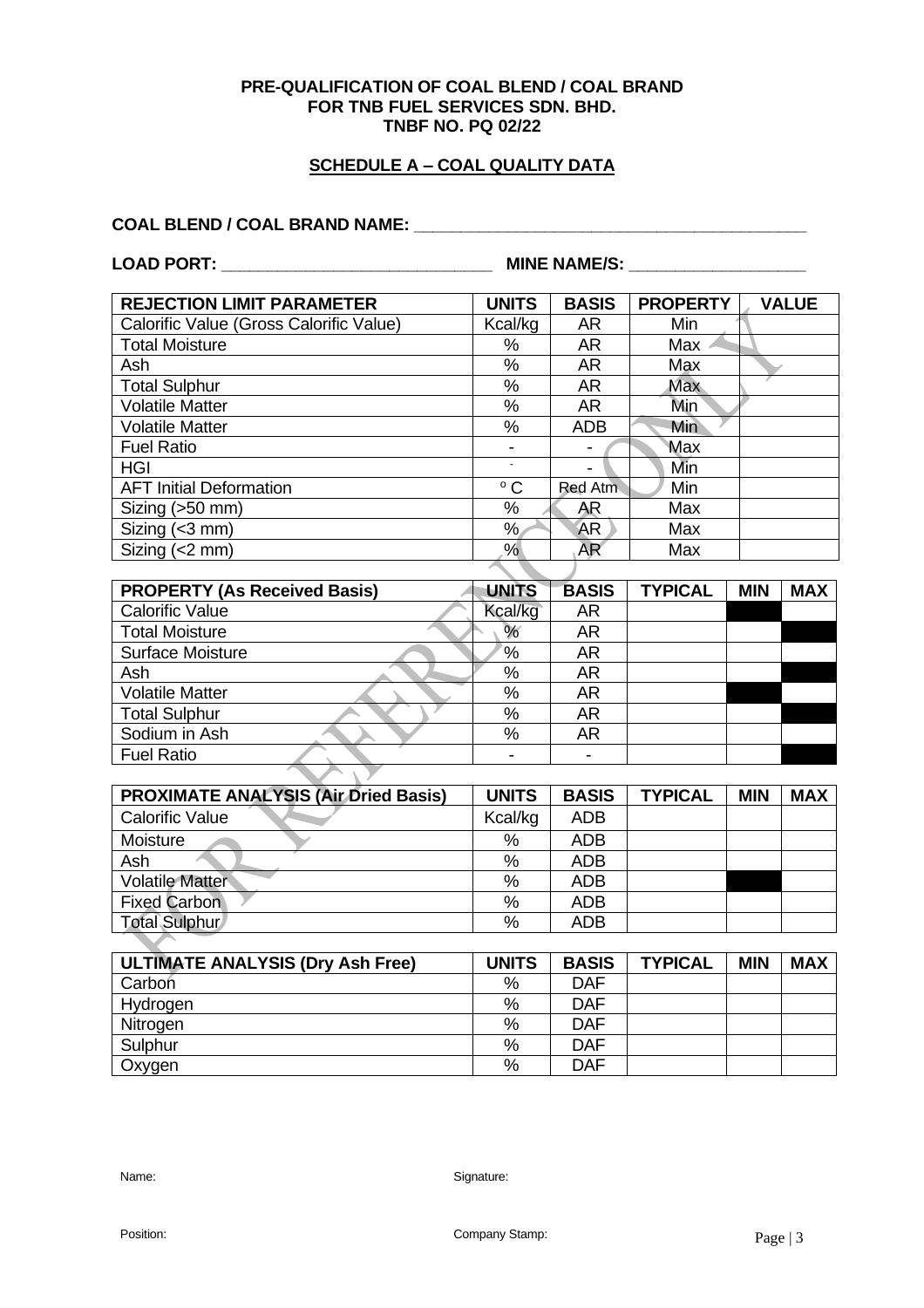#### **SCHEDULE A – COAL QUALITY DATA**

## **COAL BLEND / COAL BRAND NAME: \_\_\_\_\_\_\_\_\_\_\_\_\_\_\_\_\_\_\_\_\_\_\_\_\_\_\_\_\_\_\_\_\_\_\_\_\_\_\_\_\_\_**

**LOAD PORT: \_\_\_\_\_\_\_\_\_\_\_\_\_\_\_\_\_\_\_\_\_\_\_\_\_\_\_\_\_ MINE NAME/S: \_\_\_\_\_\_\_\_\_\_\_\_\_\_\_\_\_\_\_**

**ULTIMATE ANALYSIS (Air Dried Basis) UNITS BASIS TYPICAL MIN MAX** Carbon No. 1 % ADB a de la Hydrogen % ADB Nitrogen 2016<br>Sulphur 2016<br>Nitrogen 2016 Sulphur 30 Map 2012 1 Map 2013 1 Map 2014 1 Map 2014 1 Map 2016 1 Map 2014 1 Map 2016 1 Map 2016 1 Map 2016 1 Ma<br>
The Corygen 2014 1 Map 2016 1 Map 2016 1 Map 2016 1 Map 2016 1 Map 2016 1 Map 2016 1 Map 2016 1 Map 2016 1 M Oxygen 9% ADB Ash % ADB Inherent Moisture **Notifiable 2008** - 1

| <b>ULTIMATE ANALYSIS (As Received)</b> | <b>UNITS</b> | <b>BASIS</b>   | <b>TYPICAL</b> | <b>MIN</b> | <b>MAX</b> |
|----------------------------------------|--------------|----------------|----------------|------------|------------|
| Carbon                                 | %            | AR <sup></sup> |                |            |            |
| Hydrogen                               | %            | <b>AR</b>      |                |            |            |
| Nitrogen                               | %            | <b>AR</b>      |                |            |            |
| Sulphur                                | %            | AR             |                |            |            |
| Oxygen                                 | %            | AR             |                |            |            |
| Ash                                    | °%           | <b>AR</b>      |                |            |            |
| <b>Total Moisture</b>                  | $\%$         | <b>AR</b>      |                |            |            |
|                                        |              |                |                |            |            |

 $\infty$ 

| <b>ULTIMATE ANALYSIS (Dry Basis)</b> | <b>UNITS</b> | <b>BASIS</b> | <b>TYPICAL</b> | <b>MIN</b> | <b>MAX</b> |
|--------------------------------------|--------------|--------------|----------------|------------|------------|
| Carbon                               | %            | DB           |                |            |            |
| Hydrogen                             | %            | DB           |                |            |            |
| Nitrogen                             | %            | DB           |                |            |            |
| Sulphur                              | %            | DB           |                |            |            |
| Oxygen                               | %            | DB           |                |            |            |
| Ash                                  | %            | DB           |                |            |            |
|                                      |              |              |                |            |            |

| <b>ASH FUSION TEMPERATURE (Reducing</b><br><b>Atmosphere</b> ) | <b>UNITS</b> | <b>TYPICAL</b> | <b>MIN</b> | <b>MAX</b> |
|----------------------------------------------------------------|--------------|----------------|------------|------------|
| <b>Initial Deformation</b>                                     | $^{\circ}$ C |                |            |            |
| Softening                                                      | ۰C           |                |            |            |
| <b>Hemispherical Deformation</b>                               | ° C          |                |            |            |
| <b>Flow</b>                                                    | $^{\circ}$ C |                |            |            |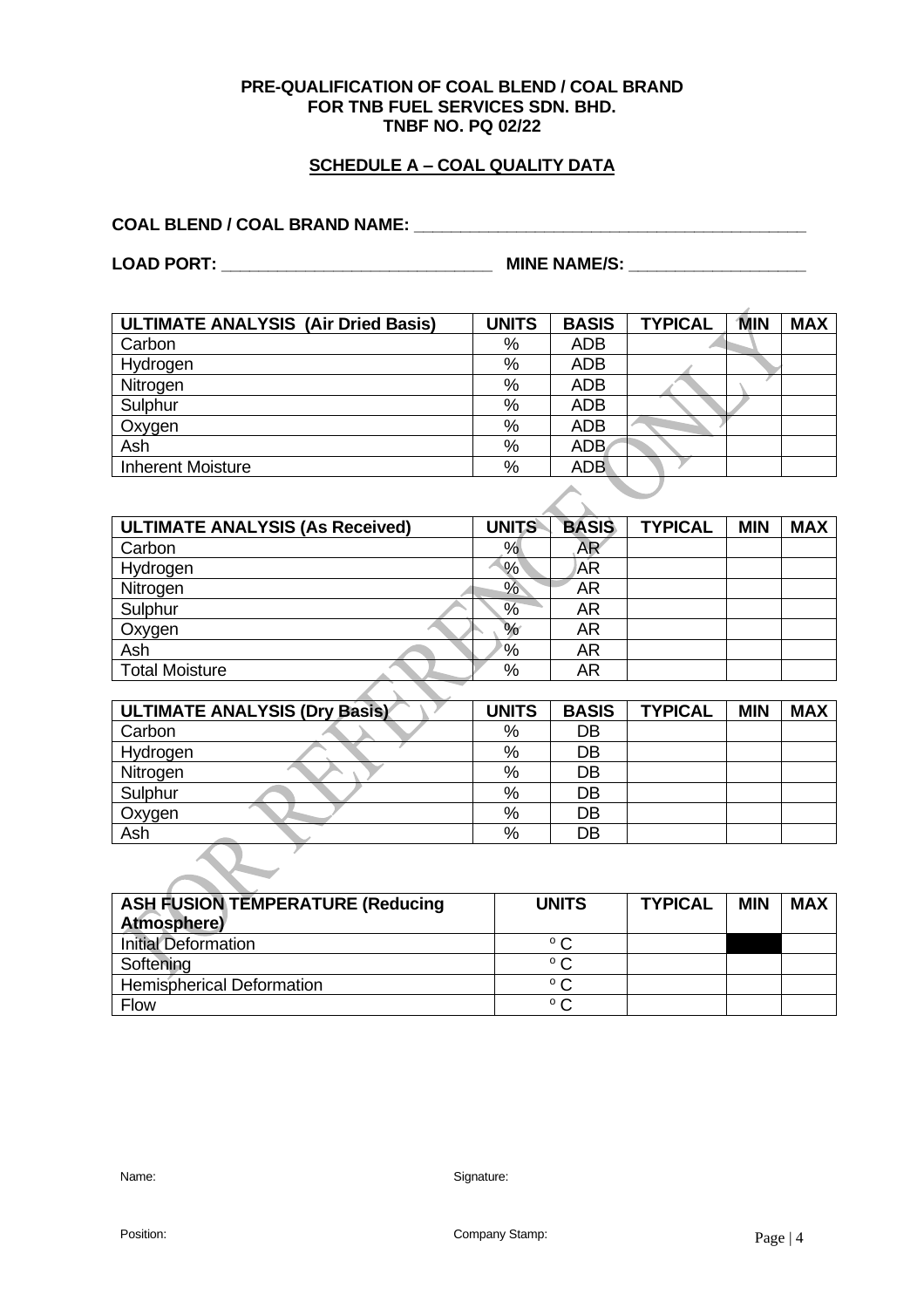## **SCHEDULE A – COAL QUALITY DATA**

**COAL BLEND / COAL BRAND NAME: \_\_\_\_\_\_\_\_\_\_\_\_\_\_\_\_\_\_\_\_\_\_\_\_\_\_\_\_\_\_\_\_\_\_\_\_\_\_\_\_\_\_** 

**LOAD PORT: \_\_\_\_\_\_\_\_\_\_\_\_\_\_\_\_\_\_\_\_\_\_\_\_\_\_\_\_\_ MINE NAME/S: \_\_\_\_\_\_\_\_\_\_\_\_\_\_\_\_\_\_\_**

| <b>ASH FUSION TEMPERATURE (Oxidizing</b> | <b>UNITS</b> | <b>TYPICAL</b> | MIN | <b>MAX</b> |
|------------------------------------------|--------------|----------------|-----|------------|
| Atmosphere)                              |              |                |     |            |
| <b>Initial Deformation</b>               | $^{\circ}$ C |                |     |            |
| Softening                                | $^{\circ}$ C |                |     |            |
| <b>Hemispherical Deformation</b>         | $^{\circ}$ C |                |     |            |
| Flow                                     | $^{\circ}$ C |                |     |            |

| <b>PHYSICAL</b><br><b>PROPERTIES</b> | UNITS | <b>TYPICAL</b> | <b>MIN</b> | <b>MAX</b> |
|--------------------------------------|-------|----------------|------------|------------|
| Grindability<br>Hardgrove<br>Index   | -     |                |            |            |

| <b>SIZE DISTRIBUTION</b> | <b>UNITS</b> | <b>TYPICAL</b> | <b>MIN</b> | <b>MAX</b> |
|--------------------------|--------------|----------------|------------|------------|
| $> 50$ mm                | %            |                |            |            |
| $<$ 3 mm                 | %            |                |            |            |
| $< 2 \text{ mm}$         | %            |                |            |            |

| <b>ASH ANALYSIS PROPERTY (Dry Basis)</b> | <b>UNITS</b> | <b>BASIS</b> | <b>TYPICAL</b> | <b>MIN</b> | <b>MAX</b> |  |  |
|------------------------------------------|--------------|--------------|----------------|------------|------------|--|--|
| SiO <sub>2</sub>                         | %            | DB           |                |            |            |  |  |
| Al <sub>2</sub> O <sub>3</sub>           | $\%$         | DB           |                |            |            |  |  |
| Fe <sub>2</sub> O <sub>3</sub>           | %            | DB           |                |            |            |  |  |
| CaO                                      | $\%$         | DB           |                |            |            |  |  |
| MgO                                      | $\%$         | DB           |                |            |            |  |  |
| Na <sub>2</sub> O                        | %            | DB           |                |            |            |  |  |
| K <sub>2</sub> O                         | %            | DB           |                |            |            |  |  |
| TiO <sub>2</sub>                         | $\%$         | DB           |                |            |            |  |  |
| Mn <sub>2</sub> O <sub>3</sub>           | $\%$         | DB           |                |            |            |  |  |
| $Mn_3O_4$                                | $\%$         | DB           |                |            |            |  |  |
| SO <sub>3</sub>                          | %            | DB           |                |            |            |  |  |
| P <sub>2</sub> O <sub>5</sub>            | %            | DB           |                |            |            |  |  |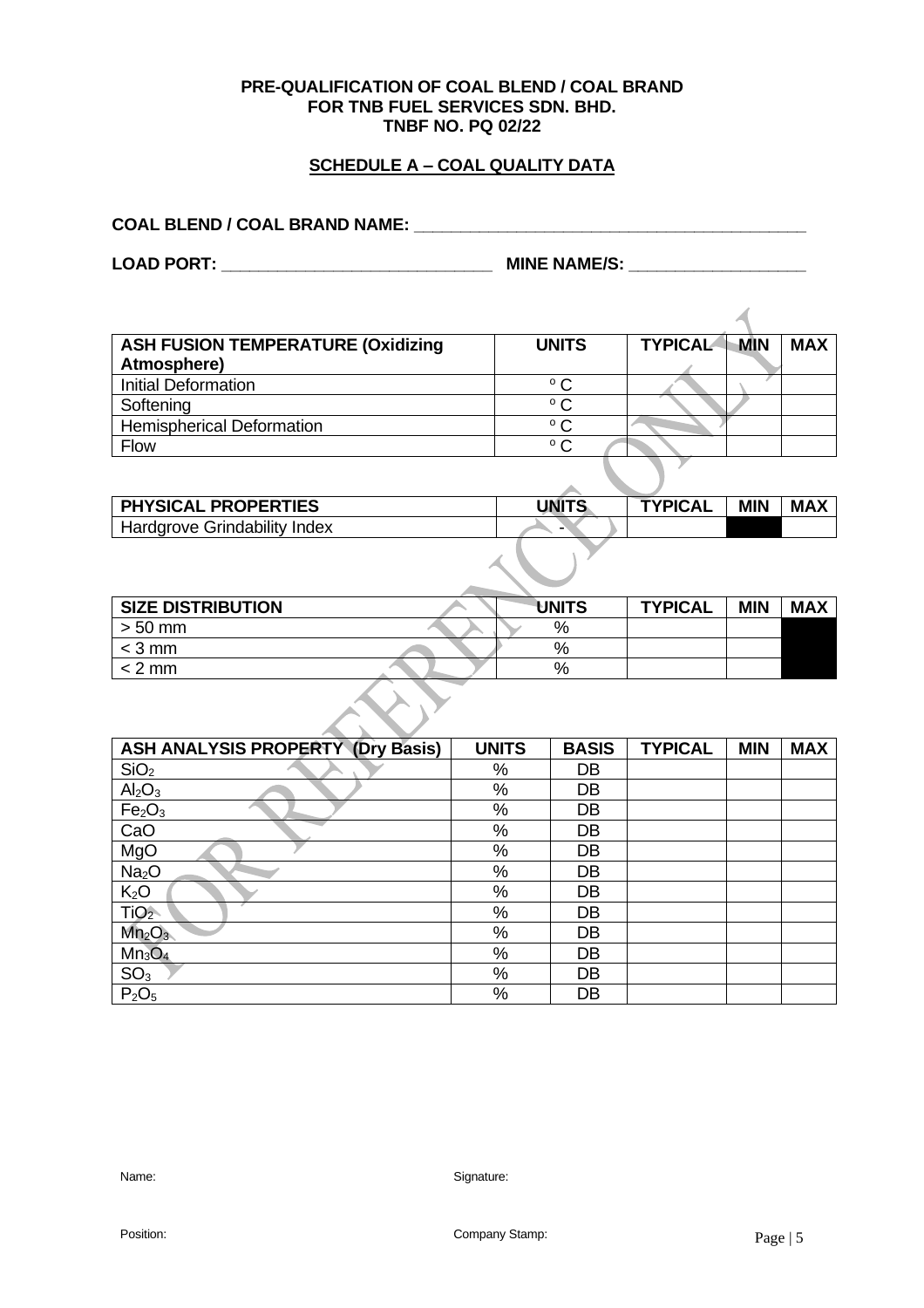#### **SCHEDULE A – COAL QUALITY DATA**

#### **COAL BLEND / COAL BRAND NAME: \_\_\_\_\_\_\_\_\_\_\_\_\_\_\_\_\_\_\_\_\_\_\_\_\_\_\_\_\_\_\_\_\_\_\_\_\_\_\_\_\_\_**

**LOAD PORT: \_\_\_\_\_\_\_\_\_\_\_\_\_\_\_\_\_\_\_\_\_\_\_\_\_\_\_\_\_ MINE NAME/S: \_\_\_\_\_\_\_\_\_\_\_\_\_\_\_\_\_\_\_**

| <b>Trace Elements in Coal (Dry Basis)</b> | <b>UNITS</b> | <b>BASIS</b> | <b>MAX</b> |
|-------------------------------------------|--------------|--------------|------------|
| Arsenic                                   | ppm          | DB           |            |
| Boron                                     | ppm          | DB           |            |
| <b>Barium</b>                             | ppm          | DB           |            |
| Beryllium                                 | ppm          | DB           |            |
| Cadmium                                   | ppm          | DB           |            |
| Cobalt                                    | ppm          | DB           |            |
| Chromium                                  | ppm          | DB           |            |
| Chlorine                                  | ppm          | DB           |            |
| Copper                                    | ppm          | <b>DB</b>    |            |
| Fluorine                                  | ppm          | DB           |            |
| Mercury                                   | ppm          | DB           |            |
| Lithium                                   | ppm          | DB           |            |
| Manganese                                 | ppm          | DB           |            |
| Molybdenum                                | ppm          | DB           |            |
| <b>Nickel</b>                             | ppm          | DB           |            |
| Lead                                      | ppm          | DB           |            |
| Phosphorus                                | ppm          | DB           |            |
| Silver                                    | ppm          | DB           |            |
| Selenium                                  | ppm          | DB           |            |
| Tin                                       | ppm          | DB           |            |
| Strontium                                 | ppm          | DB           |            |
| Uranium                                   | ppm          | DB           |            |
| Vanadium                                  | ppm          | DB           |            |
| Zinc                                      | ppm          | DB           |            |

| Note 1: | $1.0$ Kcal = 4.1868 kJ             |  | $ADB = Air Dried Basis$          |
|---------|------------------------------------|--|----------------------------------|
|         | 1.0 Btu = $Kcal/kg \times 1.8$ lb. |  | $DAF = Dry Ash Free$             |
|         | $AR = As Received$<br><b>Basis</b> |  | $DMMF = Dry Mineral Matter Free$ |
|         | $DB = Dry Basis$                   |  | $PPM =$ Parts per million        |

Note 2: All properties based on ISO test methods.

#### **Disclaimer:**

#### **TNBF reserves the right to withdraw any tender submissions that it is found to be non-compliant to Pre-qualified coal quality specifications.**

Name: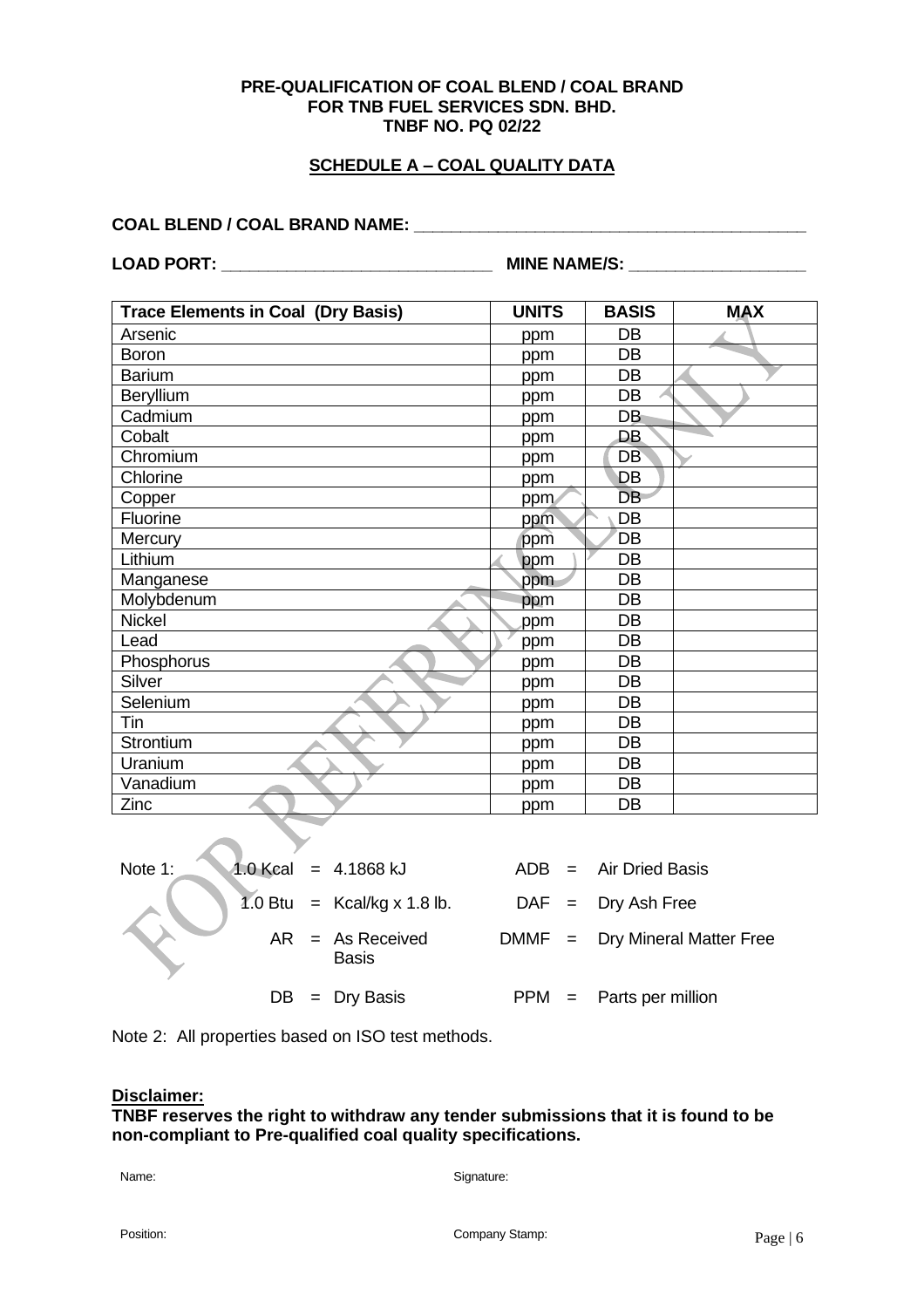## **SCHEDULE B – APPLICANT'S AND CONTRACTING PARTY DETAILS**

### **1. APPLICANT'S DETAILS**

| a. Applicant Name:                         |                |  |
|--------------------------------------------|----------------|--|
| b. Address:                                |                |  |
| c. Contact Person (for Tender Invitation): |                |  |
|                                            | Name:          |  |
|                                            | Designation:   |  |
|                                            | Phone Number:  |  |
|                                            | Fax Number:    |  |
|                                            | Email Address: |  |
|                                            |                |  |
|                                            | Name:          |  |
|                                            | Designation:   |  |
|                                            | Phone Number:  |  |
|                                            | Fax Number:    |  |
|                                            | Email Address: |  |
|                                            |                |  |

d. The applicant must specify their business relationships of **ALL RELEVANT PARTIES** in the supply chain in the following table:

| Role                        | <b>Company Name</b><br>(Please fill in below) | Example                      |
|-----------------------------|-----------------------------------------------|------------------------------|
| Mine Owner                  |                                               | <b>PT</b> Westin             |
| Producer                    |                                               | <b>PT</b> Westin             |
| Joint Venture               |                                               | N/A                          |
| Marketing Arm               |                                               | N/A                          |
| <b>International Trader</b> |                                               | N/A                          |
| Agent                       |                                               | Berry Sdn Bhd<br>(Applicant) |
| Others (Please specify)     |                                               | N/A                          |

## **2. APPLICANT'S PAID UP CAPITAL:**

\_\_\_\_\_\_\_\_\_\_\_\_\_\_\_\_\_\_\_\_\_\_\_\_\_\_\_\_\_\_\_\_\_\_\_\_\_\_\_\_\_\_\_\_\_\_\_\_\_

Name: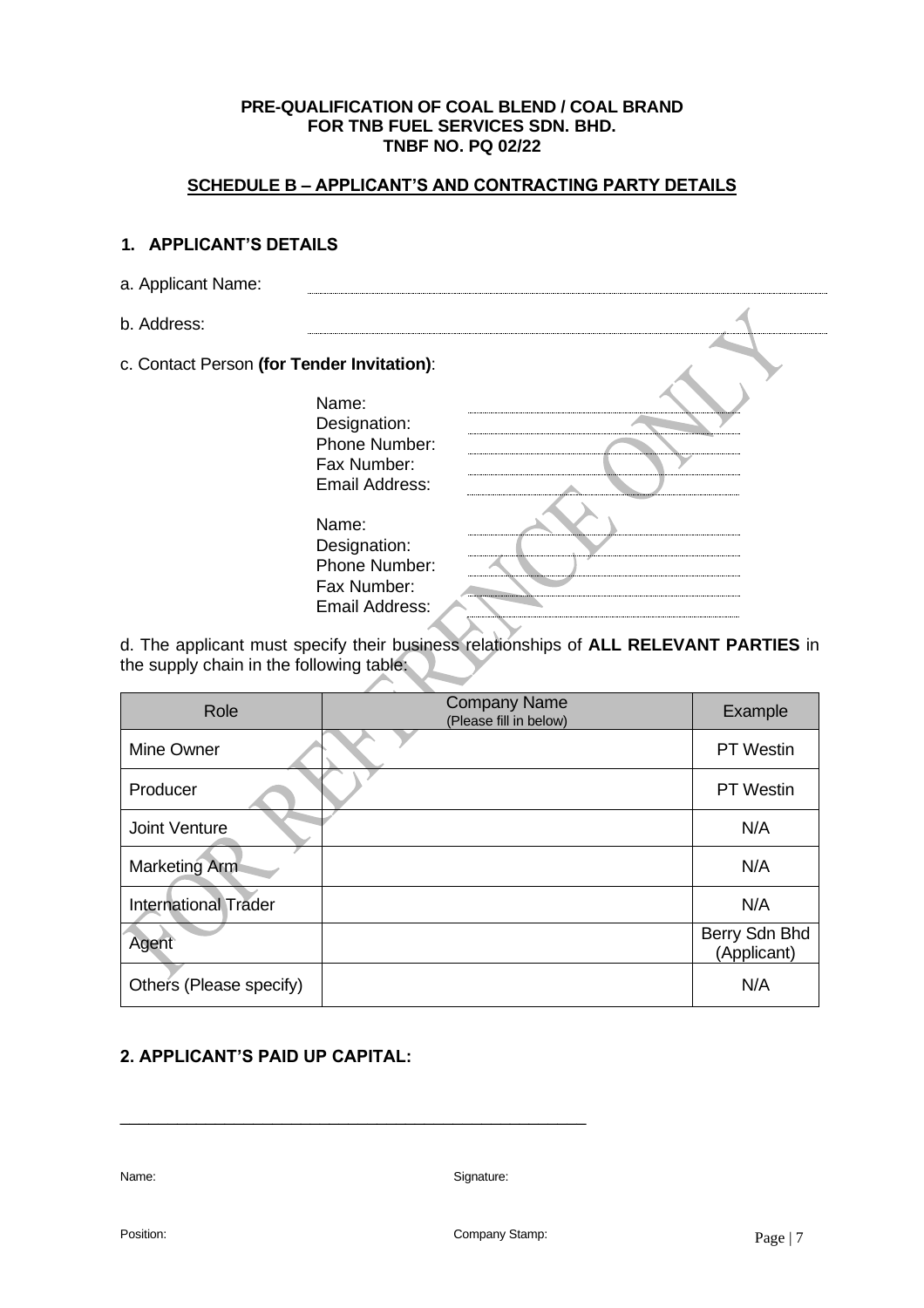## **3. CONTRACTING PARTY'S DETAILS**

(for other than Mine Owner, Producer or International Trader)

- a. Contracting Party Name : ……………………………………………………………………..
- b. Contracting Party Address: ……………………………………………………………………..
- c. Contact Person (for Contract Purpose):

| Name :<br>Designation:<br>Phone Number: |  |
|-----------------------------------------|--|
| Fax Number:                             |  |
| Email Address:                          |  |
| Name :                                  |  |
| Designation:                            |  |
| Phone Number:                           |  |
| Fax Number:                             |  |
| Email Address:                          |  |
|                                         |  |

#### **Disclaimer:**

Upon successful tender submission, the contract will be issued to the contracting Party only, not to the Applicant, unless the Applicant is **Mine Owner, Producer or International Trader.**

## **4. SHAREHOLDING DETAILS EVIDENCING CONTROL OVER THE MINE**

| No. | Name of Shareholders | (%) Stake in the Mine | (%) Controlling Stake to<br>Produce, Blend, Sell, Trade,<br>Export etc. of the mine's coal<br>(please specify) |
|-----|----------------------|-----------------------|----------------------------------------------------------------------------------------------------------------|
|     |                      |                       |                                                                                                                |

\*Please furnish copy of undertaking letter by Mine Owner or Producer defining the relationship with the Applicant, agreements, contracts, details of company structure, ownership details, audited annual reports, company brochures and other information deemed relevant. This information to be attached as **Schedule F (a)**

Position: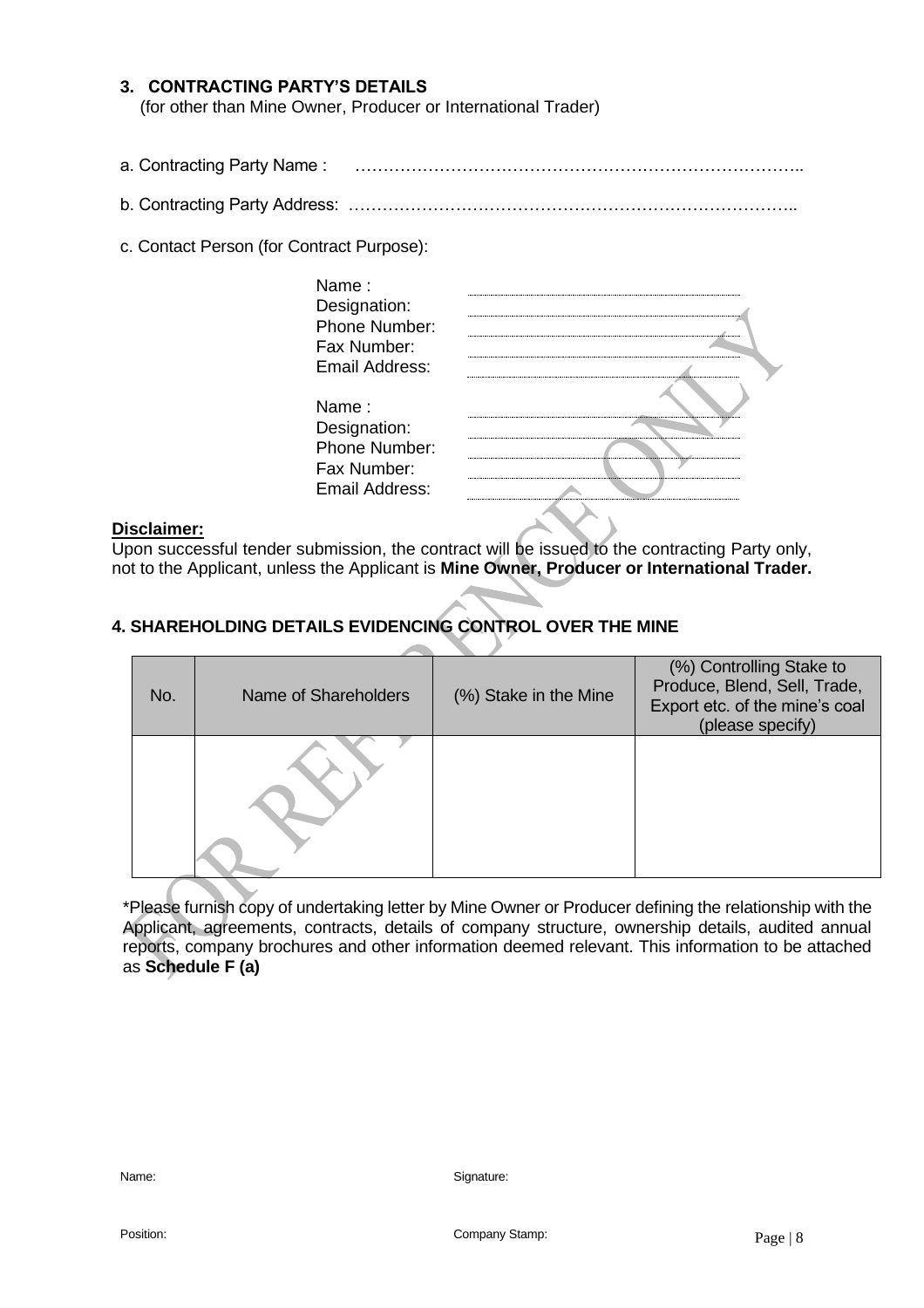#### **5. MINING PERMIT DETAILS BASED ON THE RELEVANT GOVERNMENT AUTHORITY**

(Mining Lease; Coal Contract of Work*; Izin Usaha Pertambangan Operasi Produksi; Perjanjian Karya Penguasahaan Pertambangan Batubara and etc.)*

| No. | Name of Permit | Serial No. | <b>Validity Duration</b><br>(Start / End) |
|-----|----------------|------------|-------------------------------------------|
|     |                |            |                                           |
|     |                |            |                                           |
|     |                |            |                                           |

**5.1. Blending Permit Details based on Relevant Government Authority** (Izin Usaha Pertambangan Operasi Produksi Khusus untuk Pengolahan dan Pemurnian, Persetujuan Izin Blending, Persetujuan Pencampuran Batubara PT... Dengan PT... and etc.)

| No. | Name of Permit | Serial No. | Validity      | Approval to Blend |
|-----|----------------|------------|---------------|-------------------|
|     |                |            | Duration      | coal from which   |
|     |                |            | (Start / End) | mine              |
|     |                |            |               | concession(s)     |
|     |                |            |               |                   |

**5.2. Trading Permit Details based on Relevant Government Authority** (*Izin Usaha Pertambangan Operasi Produksi Khusus untuk Pengangkutan dan Penjualan and etc.)*

| No. | Name of Permit | Serial No. | Validity<br><b>Duration</b><br>(Start / End) | Approval to Trade<br>coal from which<br>mine<br>concession(s) |
|-----|----------------|------------|----------------------------------------------|---------------------------------------------------------------|
|     |                |            |                                              |                                                               |
|     |                |            |                                              |                                                               |

Name:

Position: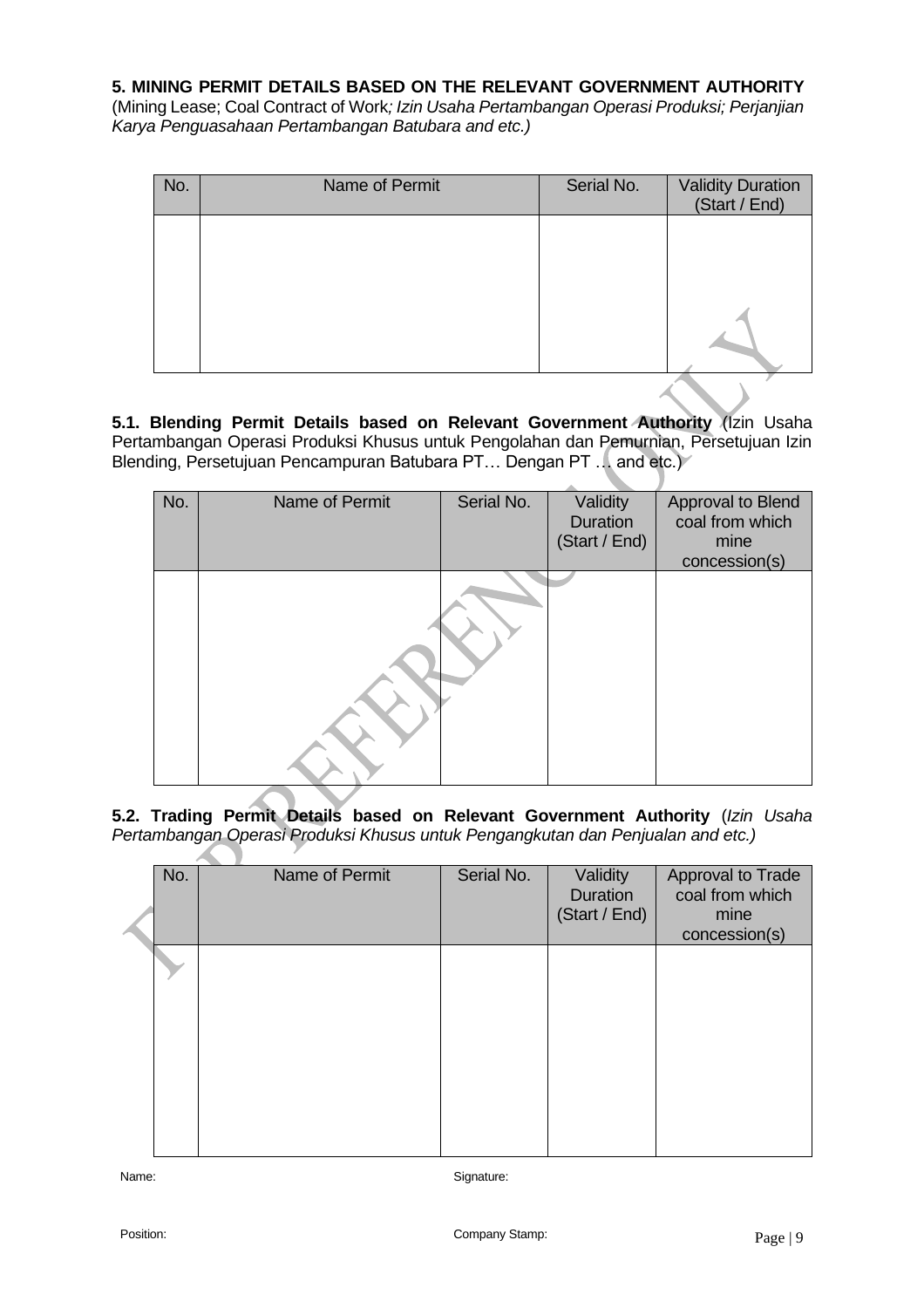### **5.3. Export Permit Details based on the Relevant Government Authority** *(Eksportir Terdaftar and etc.)*

| No. | Name of Permit | Serial No. | Validity<br>Duration<br>(Start / End) | Approval to Export<br>coal from which<br>mine concession(s) |
|-----|----------------|------------|---------------------------------------|-------------------------------------------------------------|
|     |                |            |                                       |                                                             |
|     |                |            |                                       |                                                             |

\*Please furnish a letter on your company letterhead affirming that you hold the rights granted by the relevant Authorities to produce, blend, trade, sell and export coal from mine(s) as stated in this document. This information to be attached as **Schedule F (b).**

#### **6. MINING CONTRACTOR DETAILS**

| Validity<br>Name of Contractor<br>Contract<br>No.<br>Duration<br>Duration<br>(Start / End) |  |  |                         |
|--------------------------------------------------------------------------------------------|--|--|-------------------------|
|                                                                                            |  |  | <b>Contract Tonnage</b> |
|                                                                                            |  |  |                         |
|                                                                                            |  |  |                         |
|                                                                                            |  |  |                         |

## **7. CUSTOMER DETAILS**

Please specify 3 customers for 2021, 2020 and 2019 (with reference to the tonnage sold)

7.1 Year 2021

| No. | <b>Customer's Name</b> | <b>Power Plant</b> | Country | Quantity<br>(mt) | Contract<br>Duration<br>(Start /<br>End) |
|-----|------------------------|--------------------|---------|------------------|------------------------------------------|
|     |                        |                    |         |                  |                                          |
|     |                        |                    |         |                  |                                          |
|     |                        |                    |         |                  |                                          |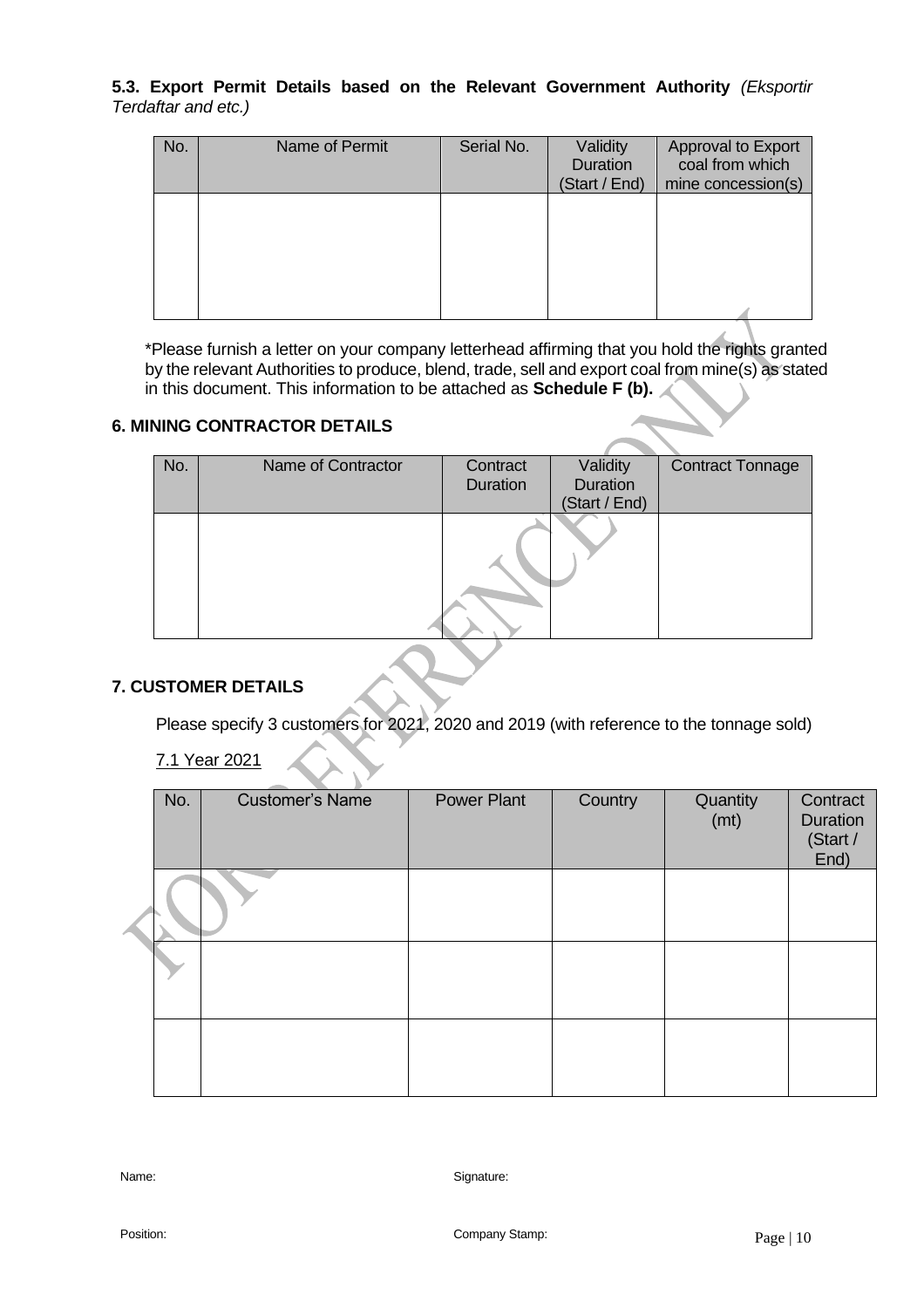## 7.2 Year 2020

| No. | <b>Customer's Name</b> | <b>Power Plant</b> | Country | Quantity<br>(mt) | Contract<br><b>Duration</b><br>(Start /<br>End) |
|-----|------------------------|--------------------|---------|------------------|-------------------------------------------------|
|     |                        |                    |         |                  |                                                 |
|     |                        |                    |         |                  |                                                 |
|     |                        |                    |         |                  |                                                 |
|     | 7.3 Year 2019          |                    |         |                  |                                                 |

## 7.3 Year 2019

| No. | <b>Customer's Name</b> | Power Plant | Country | Quantity<br>(mt) | Contract<br>Duration<br>(Start /<br>End) |
|-----|------------------------|-------------|---------|------------------|------------------------------------------|
|     |                        |             |         |                  |                                          |
|     |                        |             |         |                  |                                          |
|     |                        |             |         |                  |                                          |

# **8. CONTRACT DETAILS WITH TNBF** (past / present if any)

| No. | Contract No. | Country | Quantity<br>(mt) | <b>Contract Duration</b><br>(Start / End) |
|-----|--------------|---------|------------------|-------------------------------------------|
|     |              |         |                  |                                           |
|     |              |         |                  |                                           |
|     |              |         |                  |                                           |
|     |              |         |                  |                                           |
|     |              |         |                  |                                           |

Name: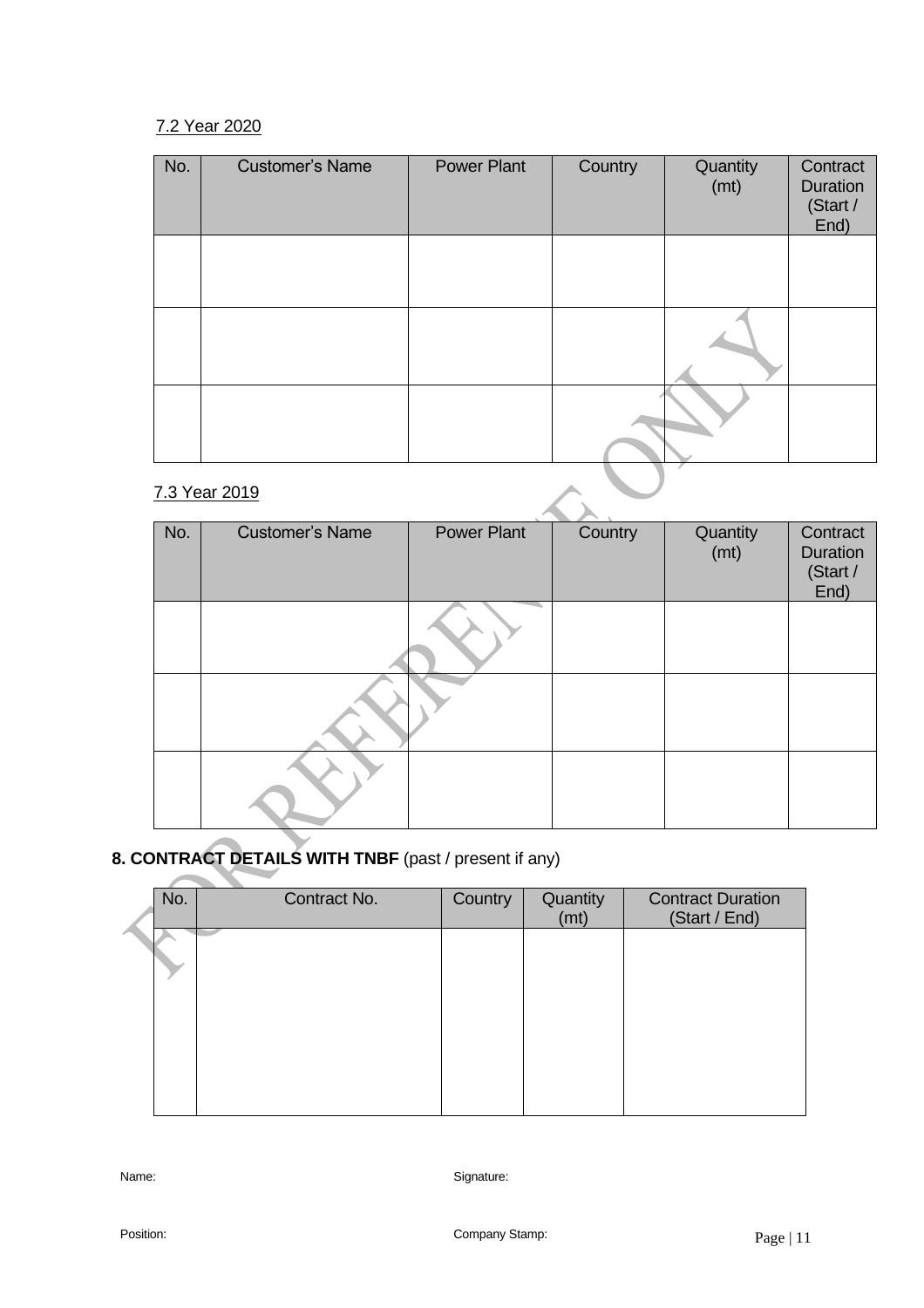**9. Bill of Ladings for Handymax, Panamax and Capesize shipments, Certificate of Sampling and Analysis, Certificate of Origin and its Relevant** *Laporan Surveyor Ekspor* **(For Indonesian Shipment).**

| No. | Mother<br>Vessel<br>Name | <b>BL</b> Date | Customer | <b>COSA</b><br>(Please<br>tick) | COO<br>(Please<br>tick) | Laporan<br>Surveyor<br>Ekspor<br>(Please tick) |  |  |  |
|-----|--------------------------|----------------|----------|---------------------------------|-------------------------|------------------------------------------------|--|--|--|
| 1   |                          |                |          |                                 |                         |                                                |  |  |  |
| 2   |                          |                |          |                                 |                         |                                                |  |  |  |
| 3   |                          |                |          |                                 |                         |                                                |  |  |  |
|     |                          |                |          |                                 |                         |                                                |  |  |  |

 \*Please attach copies of 3 latest Bill of Ladings, its 3 respective Certificate of Sampling and Analysis, its 3 respective Certificate of Origin and its 3 respective *Laporan Surveyor* (if applicable) for the Coal Blend / Coal Brand offered in Schedule A. This information to be attached as **Schedule F (c).** 

Name: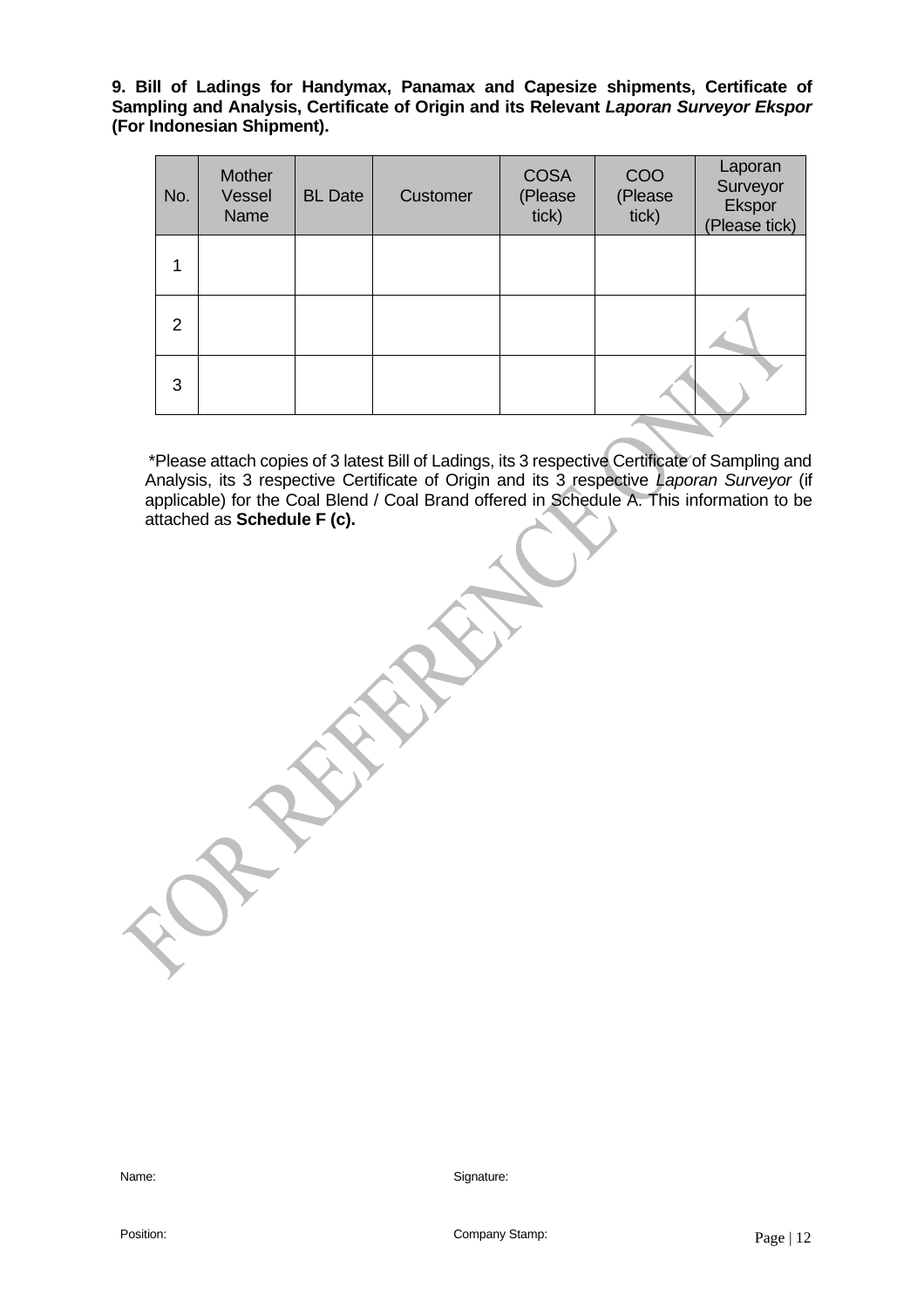## **10. Summary of previous 3 shipments. Please tick (√) – For Indonesian coal shipment only.**

| <b>No</b>      | Shipments       | <b>BL</b><br>Mother<br>Vessel | <b>BL</b><br><b>Barge</b> | <b>COSA</b><br>Mother<br>Vessel | <b>COSA</b><br><b>Barge</b> | COO<br>Mother<br>Vessel | <b>SKAB</b><br><b>Barge</b> | LS<br>Mother<br>Vessel |
|----------------|-----------------|-------------------------------|---------------------------|---------------------------------|-----------------------------|-------------------------|-----------------------------|------------------------|
| 1              | <b>MV</b>       |                               |                           |                                 |                             |                         |                             |                        |
|                | BG <sub>1</sub> |                               |                           |                                 |                             |                         |                             |                        |
|                | BG <sub>2</sub> |                               |                           |                                 |                             |                         |                             |                        |
|                | BG3             |                               |                           |                                 |                             |                         |                             |                        |
|                | BG4             |                               |                           |                                 |                             |                         |                             |                        |
|                | BG 5            |                               |                           |                                 |                             |                         |                             |                        |
|                | BG <sub>6</sub> |                               |                           |                                 |                             |                         |                             |                        |
|                | BG <sub>7</sub> |                               |                           |                                 |                             |                         |                             |                        |
|                | BG <sub>8</sub> |                               |                           |                                 |                             |                         |                             |                        |
|                | BG <sub>9</sub> |                               |                           |                                 |                             |                         |                             |                        |
|                |                 |                               |                           |                                 |                             |                         |                             |                        |
| $\overline{2}$ | <b>MV</b>       |                               |                           |                                 |                             |                         |                             |                        |
|                | BG <sub>1</sub> |                               |                           |                                 |                             |                         |                             |                        |
|                | BG <sub>2</sub> |                               |                           |                                 |                             |                         |                             |                        |
|                | BG3             |                               |                           |                                 |                             |                         |                             |                        |
|                | BG4             |                               |                           |                                 |                             |                         |                             |                        |
|                | BG 5            |                               |                           |                                 |                             |                         |                             |                        |
|                | BG6             |                               |                           |                                 |                             |                         |                             |                        |
|                | BG <sub>7</sub> |                               |                           |                                 |                             |                         |                             |                        |
|                | BG <sub>8</sub> |                               |                           |                                 |                             |                         |                             |                        |
|                | BG <sub>9</sub> |                               |                           |                                 |                             |                         |                             |                        |
|                |                 |                               |                           |                                 |                             |                         |                             |                        |
| 3              | MV              |                               |                           |                                 |                             |                         |                             |                        |
|                | BG <sub>1</sub> |                               |                           |                                 |                             |                         |                             |                        |
|                | BG <sub>2</sub> |                               |                           |                                 |                             |                         |                             |                        |
|                | BG3             |                               |                           |                                 |                             |                         |                             |                        |
|                | BG4             |                               |                           |                                 |                             |                         |                             |                        |
|                | BG <sub>5</sub> |                               |                           |                                 |                             |                         |                             |                        |
|                | BG6             |                               |                           |                                 |                             |                         |                             |                        |
|                | BG <sub>7</sub> |                               |                           |                                 |                             |                         |                             |                        |
|                | BG <sub>8</sub> |                               |                           |                                 |                             |                         |                             |                        |
|                | BG <sub>9</sub> |                               |                           |                                 |                             |                         |                             |                        |

\*For coal originating from Indonesia, where coal has been loaded by barges, please attach the breakdown of the 3 shipments mentioned in **Schedule B Item 8.** The total barge tonnage must be equivalent to the Mother Vessel Bill of Lading.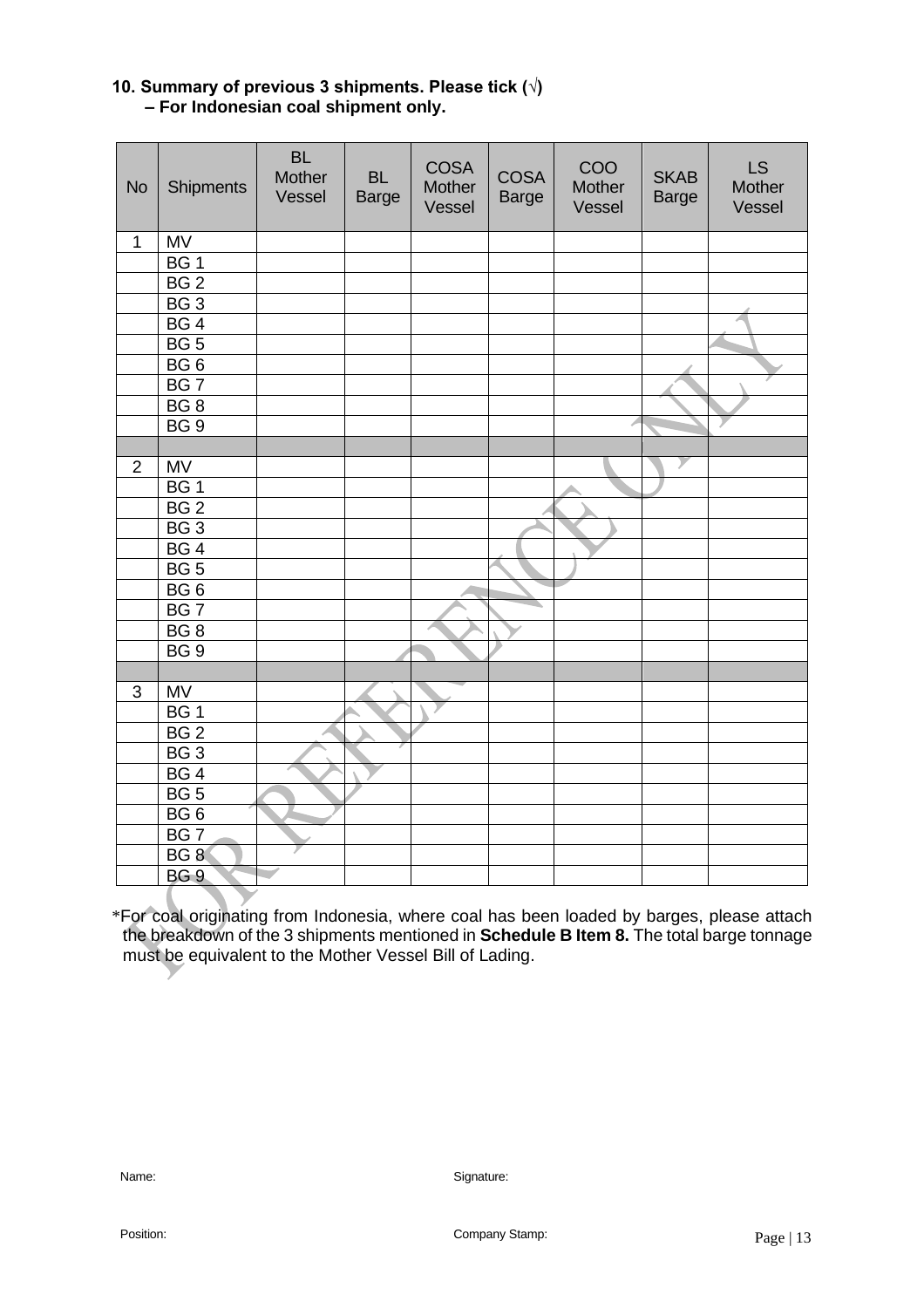### **SCHEDULE C– MINE PROFILE FOR COAL BLEND / COAL BRAND SUBMITTED IN SCHEDULE A**

#### **1. Coal Reserves Data for Coal Blend / Coal Brand Proposed**

| <b>Item</b>                          | Mine Concession 1 | Mine Concession 2<br>(For blended coal only) |
|--------------------------------------|-------------------|----------------------------------------------|
| Probable Reserve (mt)                |                   |                                              |
| Proved Reserve (mt)                  |                   |                                              |
| <b>Estimated Remaining Mine Life</b> |                   |                                              |

\*Please furnish the Coal Mine concession/geological survey on the coal resources, reserve, quality etc. based on International Standards report i.e. Joint Ore Reserves Committee Code (JORC Code), South African Code for the Reporting of Mineral Resources and Mineral Reserves (SAMREC), Standard National Indonesia (SNI) or equivalent. This information to be attached as **Schedule F (d)**

#### **2. Mine Details**

| Item                                       | Mine Concession 1    | Mine Concession 2<br>(For blended coal only) |
|--------------------------------------------|----------------------|----------------------------------------------|
| Mine Address                               |                      |                                              |
| Mine Name                                  |                      |                                              |
| <b>Mine Owner</b>                          |                      |                                              |
| <b>Commencement Date of Mine</b>           |                      |                                              |
| <b>Remaining Mine Life</b>                 |                      |                                              |
| Blending Proportion $(\%)$ – if any        |                      |                                              |
| Production Rate (mt/day)                   |                      |                                              |
| Mine Coordinate(s)                         |                      |                                              |
| <b>ROM Stockpile Capacity</b>              |                      |                                              |
| Coal Spray or Dust Suppressant             | Yes or No            | Yes or No                                    |
| Mine & Geology Maps                        | <b>Please attach</b> | Please attach                                |
| Pits reserve for TNBF<br>Name<br>No of pit |                      |                                              |
| <b>Strip Ratio</b>                         |                      |                                              |

Name: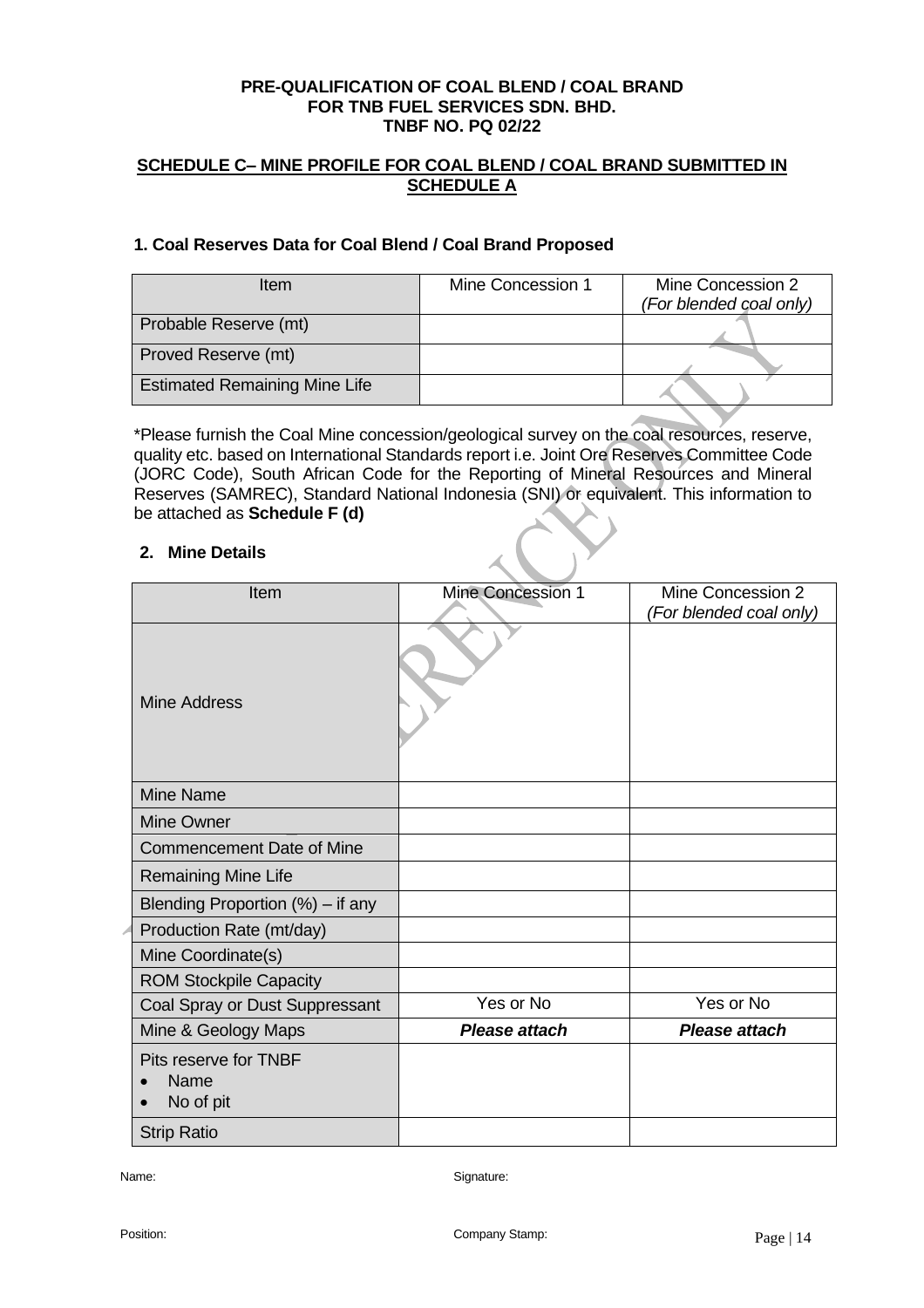| Please attach | Please attach |
|---------------|---------------|
|               |               |
|               |               |
|               |               |
|               |               |

## **3. Coal Quality Data (For Blended Coal)**

|             |                              |              |             |      | <b>Limit Value</b>   |                      |  |
|-------------|------------------------------|--------------|-------------|------|----------------------|----------------------|--|
| <b>Item</b> | <b>Property</b>              | <b>Basis</b> | <b>Unit</b> |      | <b>Coal for Mine</b> | <b>Coal for Mine</b> |  |
|             |                              |              |             |      | <b>Concession 1</b>  | <b>Concession 2</b>  |  |
|             | <b>Gross Calorific Value</b> | As Received  | Kcal/kg     | Min  |                      |                      |  |
| 2           | <b>Total Moisture</b>        | As Received  | %           | Max  |                      |                      |  |
| 3           | <b>Ash Contents</b>          | As Received  | $\%$        | Max  |                      |                      |  |
| 4           | <b>Total Sulfur</b>          | As Received  | %           | Max  |                      |                      |  |
| 5           | <b>Volatile Matter</b>       | As Received  | %           | Min. |                      |                      |  |
| 6           | <b>HGI</b>                   |              |             | Min  |                      |                      |  |
| 7           | AFT (IDT)                    | Reducing     | $\rm ^{0}C$ | Min  |                      |                      |  |
|             |                              | Atmosphere   |             |      |                      |                      |  |

\*Please add additional attachments if coal blended from more than 2 Mine Concessions.

## **4. Production Details**

## *4.1 Past Production*

4.1.1 Year 2019 - 202

| Year | Total Production (mt) | Export Sales (mt) | Domestic Sales (mt) |
|------|-----------------------|-------------------|---------------------|
| 2019 |                       |                   |                     |
| 2020 |                       |                   |                     |
| 2021 |                       |                   |                     |

## *4.2 Production Forecast*

Year 2022 - 2025

| Year | Total Production (mt) | Export Sales (mt) | Domestic Sales (mt) |
|------|-----------------------|-------------------|---------------------|
| 2022 |                       |                   |                     |
| 2023 |                       |                   |                     |
| 2024 |                       |                   |                     |
| 2025 |                       |                   |                     |

 \*Please furnish details on the mine expansion programs and other information deemed relevant. This information to be attached as **Schedule F (i)**

Name: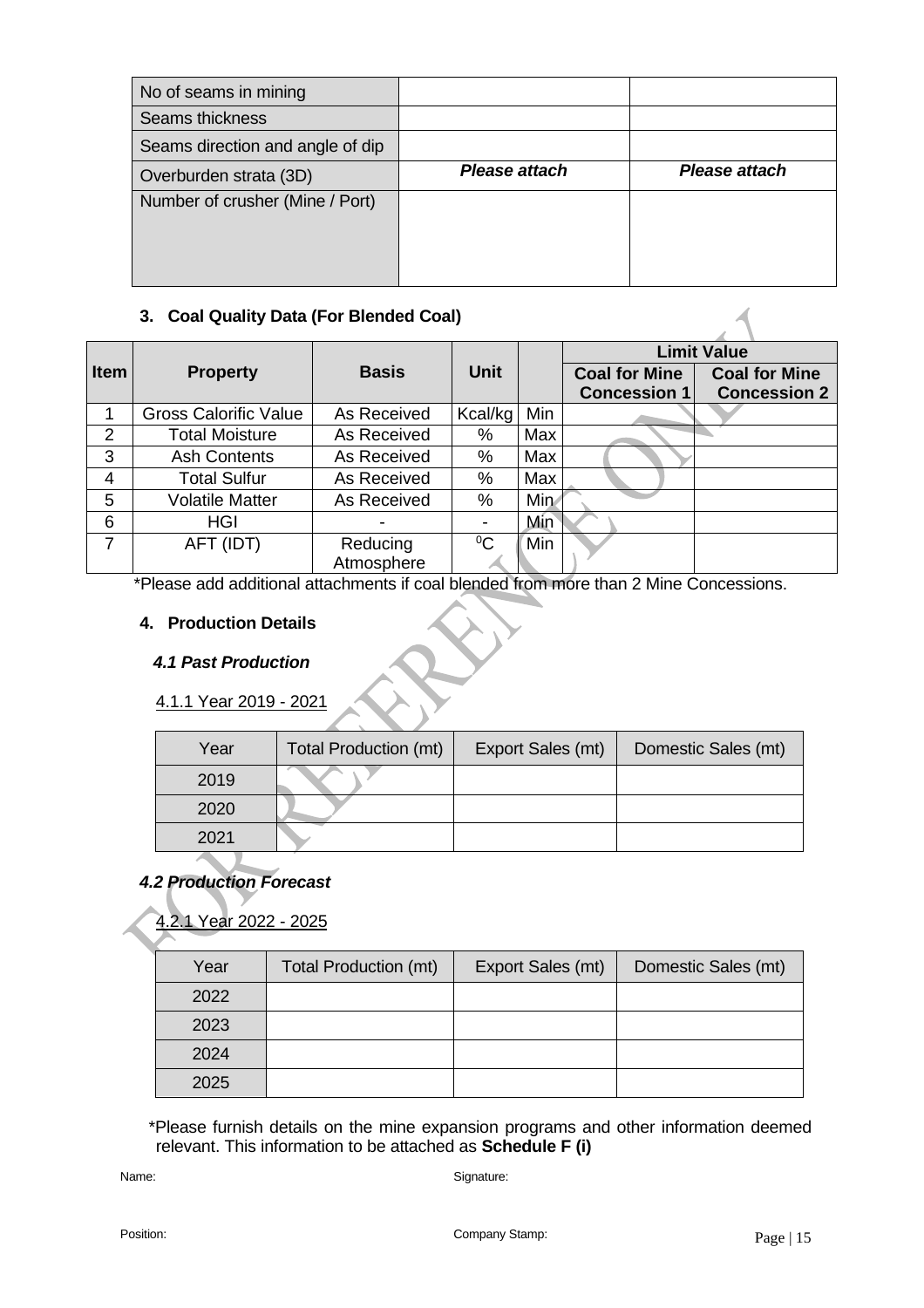## **5. Mining Method** (please tick)

| Open Cut                | Underground             |
|-------------------------|-------------------------|
| Drag Line               | Long Wall               |
| <b>Truck and Shovel</b> | Room and Pillar         |
| Others (Please specify) | Others (Please specify) |

## **6. Mine Logistic Details**

| <b>Distance</b>             | Capacity of Inland<br>Transportation<br>(mt / year) | Mode of Transportation (please tick) |          |       |       |                                      |
|-----------------------------|-----------------------------------------------------|--------------------------------------|----------|-------|-------|--------------------------------------|
| (Mine to Load<br>Port / km) |                                                     | <b>Truck</b>                         | Conveyor | Train | Barge | <b>Others</b><br>(please<br>specify) |
|                             |                                                     |                                      |          |       |       |                                      |

 \*Please furnish details on the transportation facilities from mine to port and other information deemed relevant. This information to be attached as **Schedule F (g)**

## **7. Laboratory**

## **7.1 Coal Sampling Practice at Mine Site** (please tick)

| Own Lab | Independent Inspection Companies (If $\sqrt{ }$ , please specify name) |
|---------|------------------------------------------------------------------------|
|         |                                                                        |

## **7.2 Coal Quality Parameters Monitored** (please tick)

| Heating | Total    | Ash     | Sulphur | Volatile | Others (please |
|---------|----------|---------|---------|----------|----------------|
| Value   | Moisture | Content | Content | matter   | specify)       |
|         |          |         |         |          |                |

\*Please furnish details of the sampling done at each of the key logistic points from the mine to the load port, sampling equipment (manual / automatic) used by the above quality inspection companies and other information deemed relevant. This information to be attached as **Schedule F**

Name: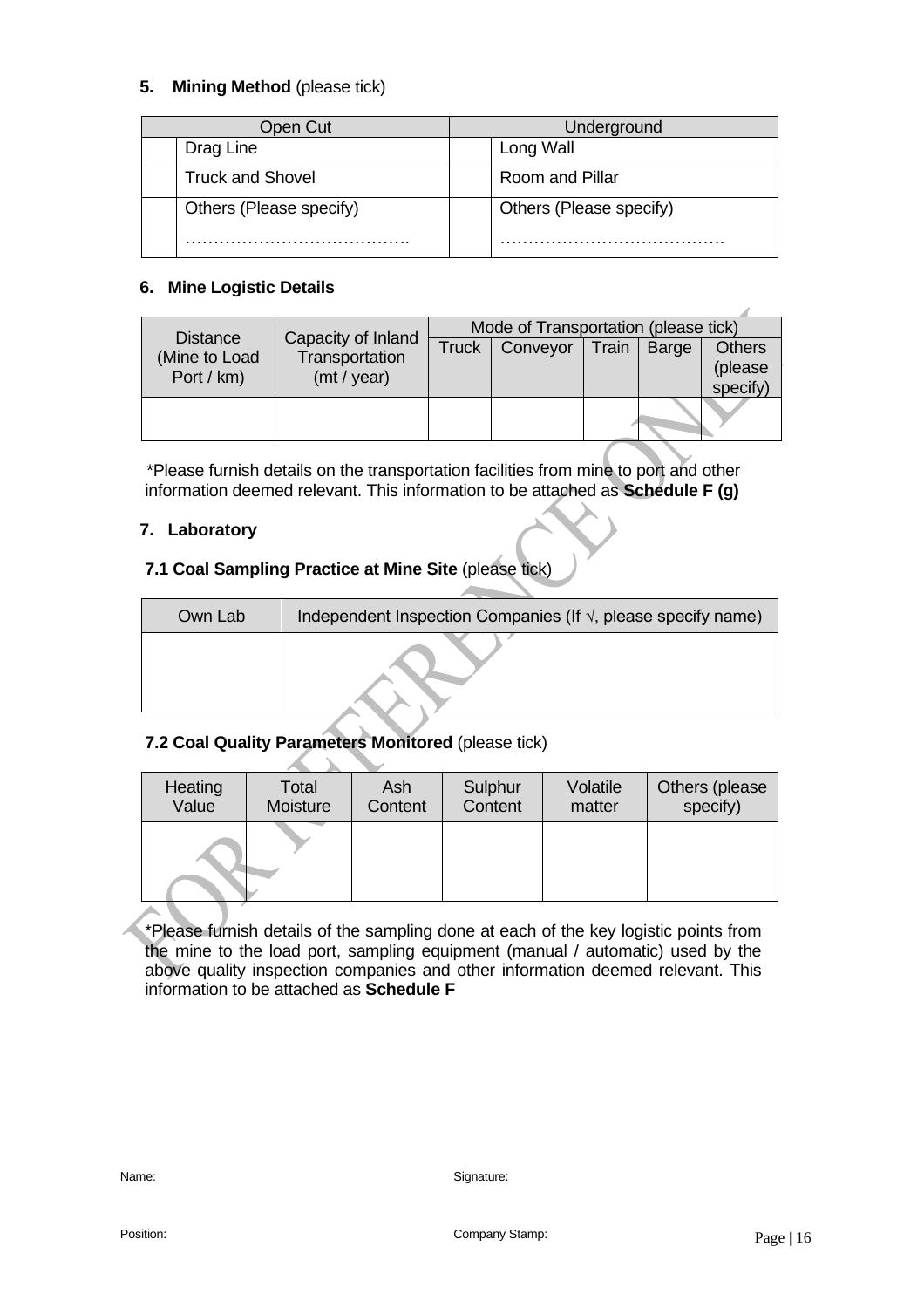#### **SCHEDULE D – LOADING PORTS DETAILS FOR COAL BLEND / COAL BRAND SUBMITTED IN SCHEDULE A**

**NAME OF VESSEL LOADING PORT: ……………………………………………………….**

## **Facility** Drafts at low water (m) • Entrance Channel • Approach Channel • Berth • SWAD (Saltwater Arrival Draft) • Tidal Range • MWHS (Mean High Water Spring) • MWHN (Mean High Water Neap) Vessel Restrictions Length Overall Beam Airdraft Max. Vessel Size (Fully laden in DWT) Loading Facilities suitable for (vessel type) Geared Gearless Both Loading Equipment/Type Stockpile Capacity Available to Shipper Annual Capacity of Load Port Name of Independent Surveyor operating at port (for weight and quality verification) Loading Rate Vessel Size (dwt) or Cargo Loaded Loading Rate (tonne) per 24 hrs 50,001 - 79,999 80,000 – 100,000 above 100,000 Despatch / Demurrage Rate Vessel Size (dwt) Despatch per 24 hrs in USD (pro-rata for part) Demurrage per 24hrs in USD (pro-rata for part) 50,001 - 79,999 80,000 – 100,000 above 100,000 *As per Charter Party As per Charter Party*

\*Please furnish details on the future port expansion and infrastructure improvements programs (if any) and other information deemed relevant. This information to be attached as **Schedule F (i)**

Name: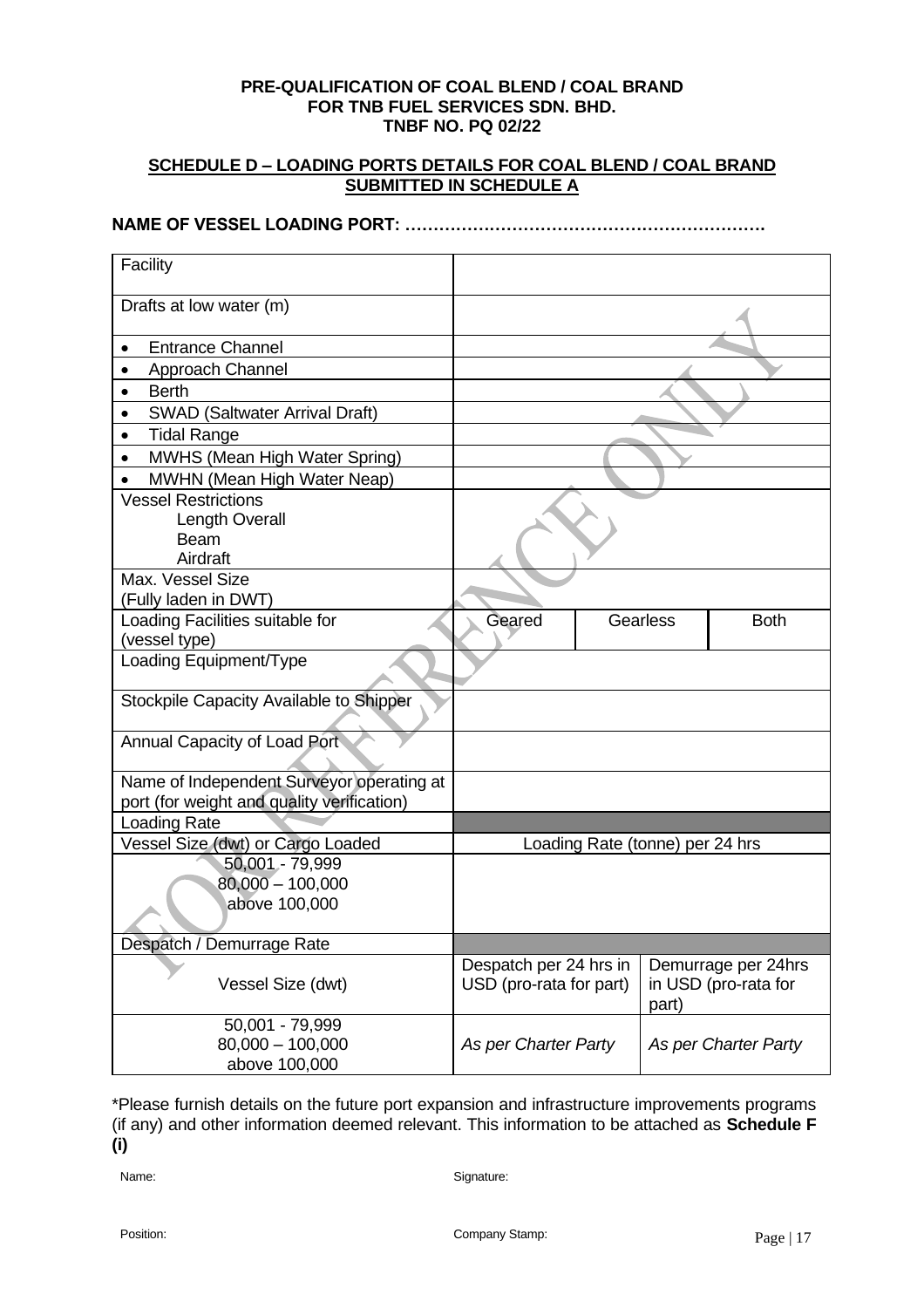## **BARGE LOADING POINT DETAILS FOR COAL BLEND / COAL BRAND SUBMITTED IN**

**SCHEDULE A (IF APPLICABLE)** \*Please cancel whichever irrelevant

## **Jetty 1**

| 1. Barge Loading Point Owner:                                  |                            |
|----------------------------------------------------------------|----------------------------|
| 2. Location:                                                   |                            |
| 3. Ownership*:                                                 | <b>Public or Private</b>   |
| 4. Conveyor Belt Facilities*:                                  | Yes or No                  |
| 5. Barge size (DWT and draft)                                  |                            |
| 6. Barge Loading Rate (mt/hr):                                 |                            |
| 7. Barge Stockpile Capacity (mt):                              |                            |
| 8. Turnaround time:<br><b>Full Load</b><br><b>Without Load</b> |                            |
| 9. Approaching channel Constraint(s):                          |                            |
| 10. Blending Facility*:                                        | Yes or No                  |
| 11. Sampling*:                                                 | <b>Automatic or Manual</b> |
| 12. No of Magnet / Metal Detectors                             |                            |

## **Jetty 2 (For blended coal loaded from a different source)**

| 1. Barge Loading Point Owner:                                       |                            |
|---------------------------------------------------------------------|----------------------------|
| 2. Location:                                                        |                            |
| 3. Ownership*:                                                      | <b>Public or Private</b>   |
| 4. Conveyor Belt Facilities*:                                       | Yes or No                  |
| 5. Barge size (DWT and draft)                                       |                            |
| 6. Barge Loading Rate (mt/hr):                                      |                            |
| 7. Barge Stockpile Capacity (mt):                                   |                            |
| 8. Turnaround time:<br><b>Full Load</b><br><b>Without Load</b><br>٠ |                            |
| 9. Approaching channel Constraint(s):                               |                            |
| 10. Blending Facility*:                                             | Yes or No                  |
| 11. Sampling*:                                                      | <b>Automatic or Manual</b> |
| 12. No of Magnet / Metal Detectors                                  |                            |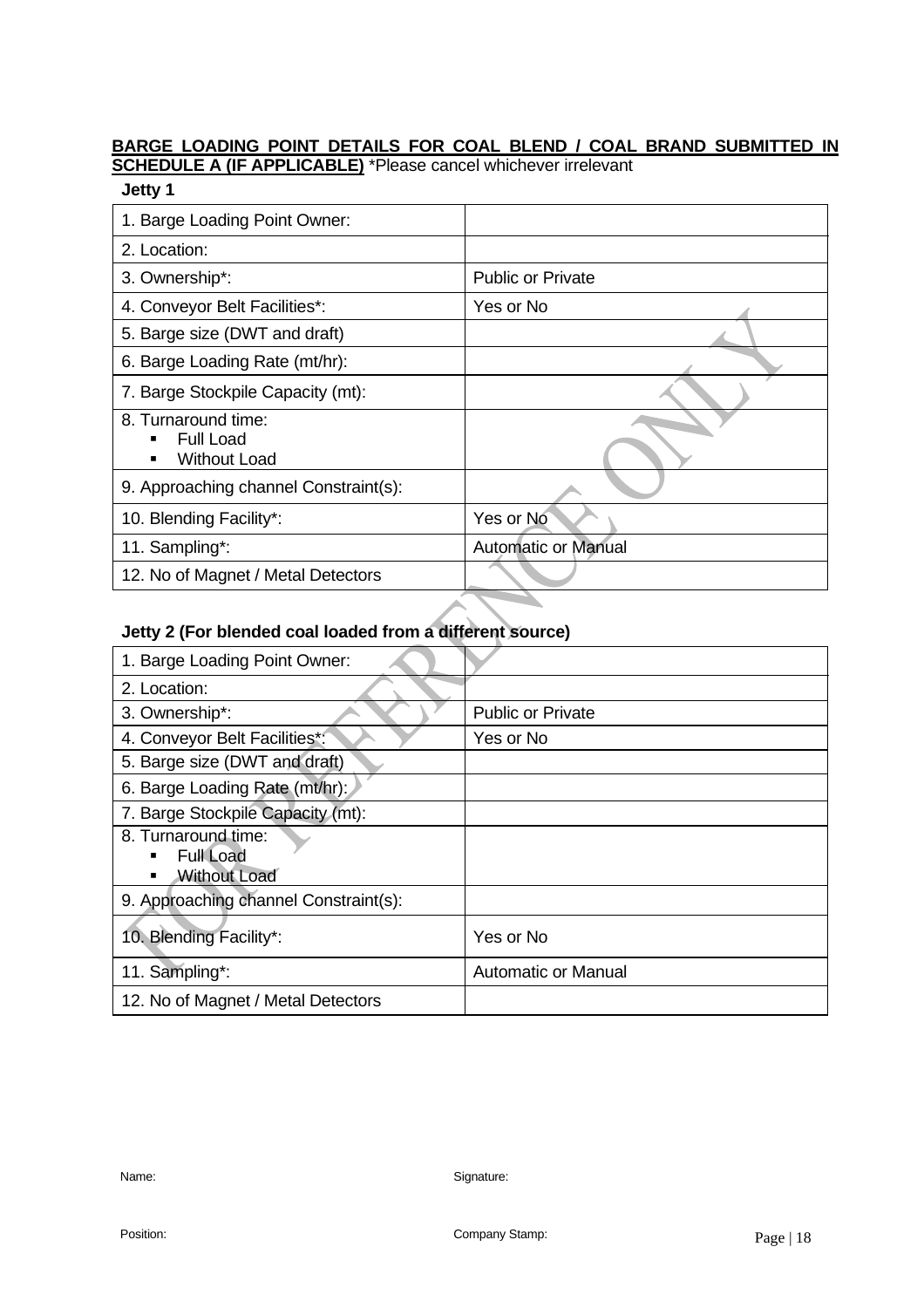#### **SCHEDULE E – ADDITIONAL INFORMATION (FOR INTERNATIONAL TRADERS ONLY)**

#### **1. One Year Past Record**

Please fill up the details of the past 1 year records of information as requested in the table below (please use additional sheets of paper if necessary).

#### **2. Request for Documents**

Please furnish the following documents with reference to the list below:

- Copies of Bill of Lading
- Copies of Certificate of Sampling and Analysis

| <b>No</b> | Vessel | Coal         | Customer's | Quantity | <b>BL</b> | Submission of |               |
|-----------|--------|--------------|------------|----------|-----------|---------------|---------------|
|           | Name   | Blend /      | Name       | (mt)     | Date      | Bill of       | Certificate   |
|           |        | Coal         | & Country  |          |           | Lading        | of Sampling   |
|           |        | <b>Brand</b> |            |          |           | (please       | and           |
|           |        | & Country    |            |          |           | tick)         | Analysis      |
|           |        | of Origin    |            |          |           |               | (please tick) |
|           |        |              |            |          |           |               |               |
|           |        |              |            |          |           |               |               |
|           |        |              |            |          |           |               |               |
|           |        |              |            |          |           |               |               |
|           |        |              |            |          |           |               |               |
|           |        |              |            |          |           |               |               |
|           |        |              |            |          |           |               |               |
|           |        |              |            |          |           |               |               |
|           |        |              |            |          |           |               |               |
|           |        |              |            |          |           |               |               |
|           |        |              |            |          |           |               |               |
|           |        |              |            |          |           |               |               |
|           |        |              |            |          |           |               |               |
|           |        |              |            |          |           |               |               |
|           |        |              |            |          |           |               |               |
|           |        |              |            |          |           |               |               |
|           |        |              |            |          |           |               |               |
|           |        |              |            |          |           |               |               |
|           |        |              |            |          |           |               |               |
|           |        |              |            |          |           |               |               |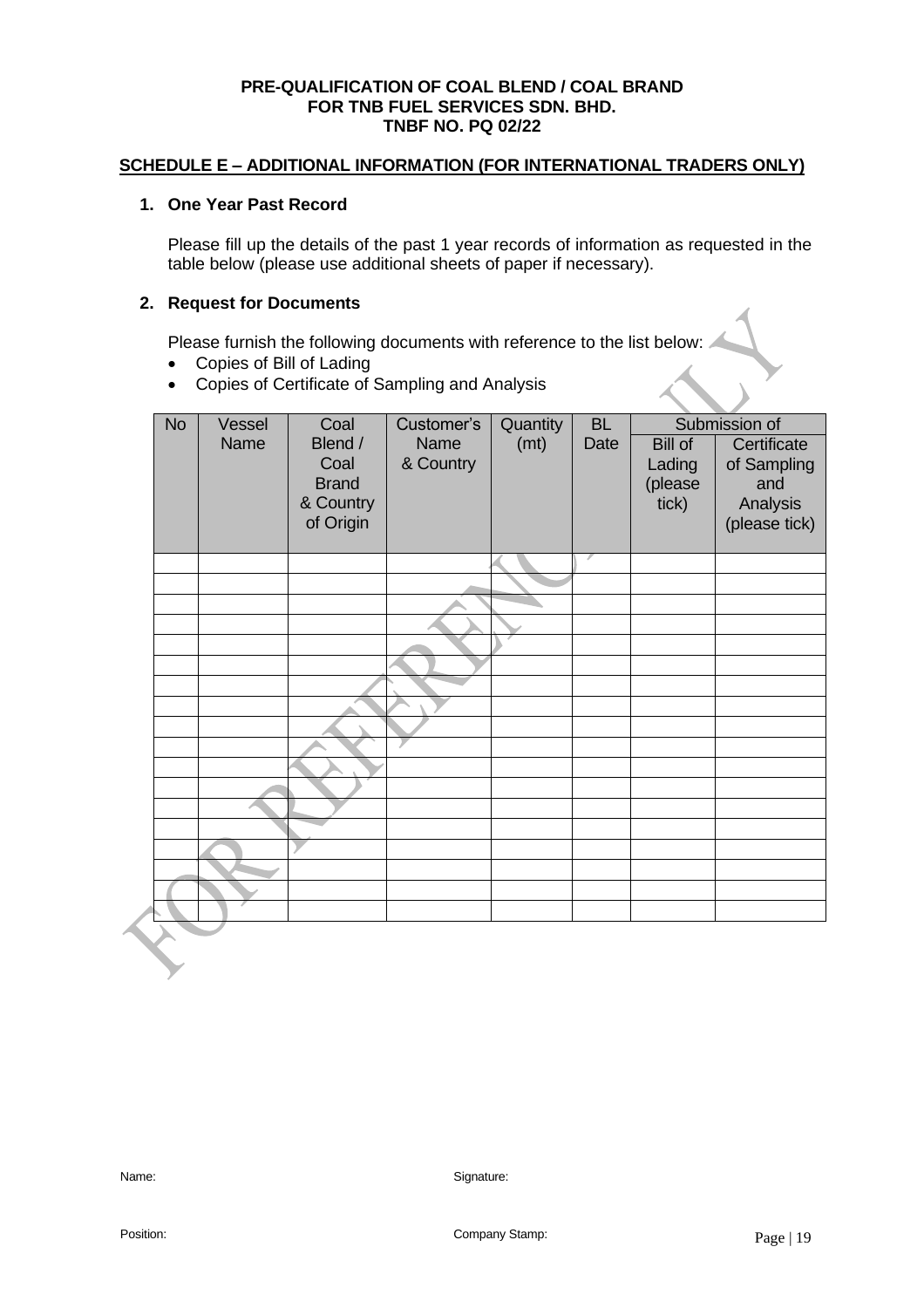#### **3. Summary of Total Tonnage Traded**

| Year | <b>Total Tonnage</b><br><b>Traded</b><br>(in million MT) | Total<br>tonnage<br>sourced<br>from<br>Indonesia<br>(%) | Total<br>tonnage<br>sourced<br>from<br>Australia<br>$(\%)$ | Total<br>tonnage<br>sourced<br>from other<br>countries<br>(%) | Total |
|------|----------------------------------------------------------|---------------------------------------------------------|------------------------------------------------------------|---------------------------------------------------------------|-------|
| 2021 |                                                          |                                                         |                                                            |                                                               | 100%  |
| 2020 |                                                          |                                                         |                                                            |                                                               | 100%  |
| 2019 |                                                          |                                                         |                                                            |                                                               | 100%  |

## **4. Back to Back Supply Contract Agreement**

 Availability of Back to Back Supply Contract Agreement with Mine Owner/s or Coal Producer/s for the Coal Blend / Coal Brand as offered in Schedule A. Please specify the name of the Mine Owner/s or Coal Producer/s.

| Availability of Back to Back<br>Supply Agreement (Yes /<br>No) | If Yes, please specify the Mine Owner or Coal<br>Producer name |
|----------------------------------------------------------------|----------------------------------------------------------------|
|                                                                |                                                                |

\* Please furnish details on the back to back supply agreement(s) and other information deemed relevant. This information to be attached as **Schedule F (j)**

Position: